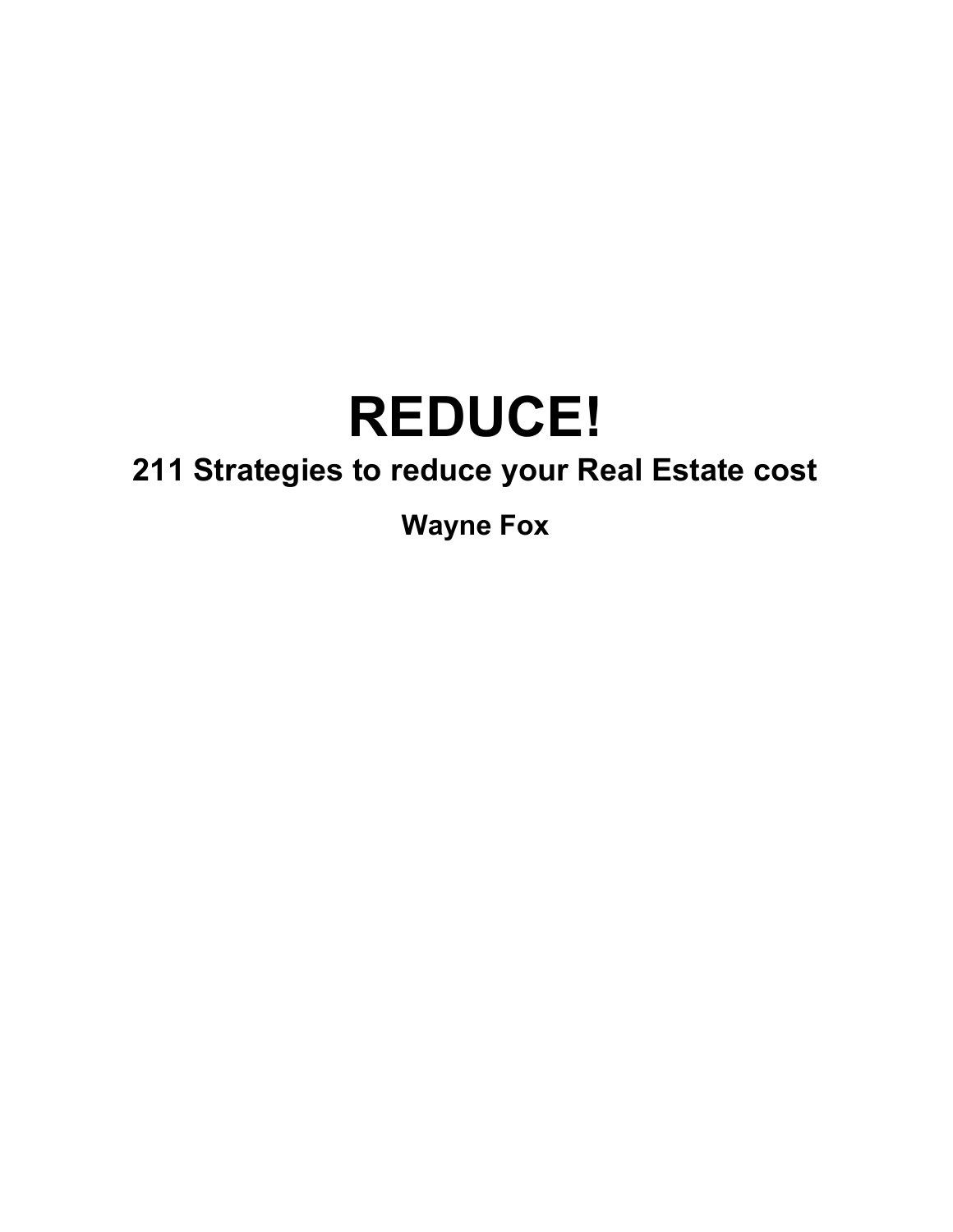**Copyright © 2015 by Wayne Fox. All rights reserved. No part of this book may be reproduced in any form without permission in writing from the author. Reviewers may quote brief passages in reviews.**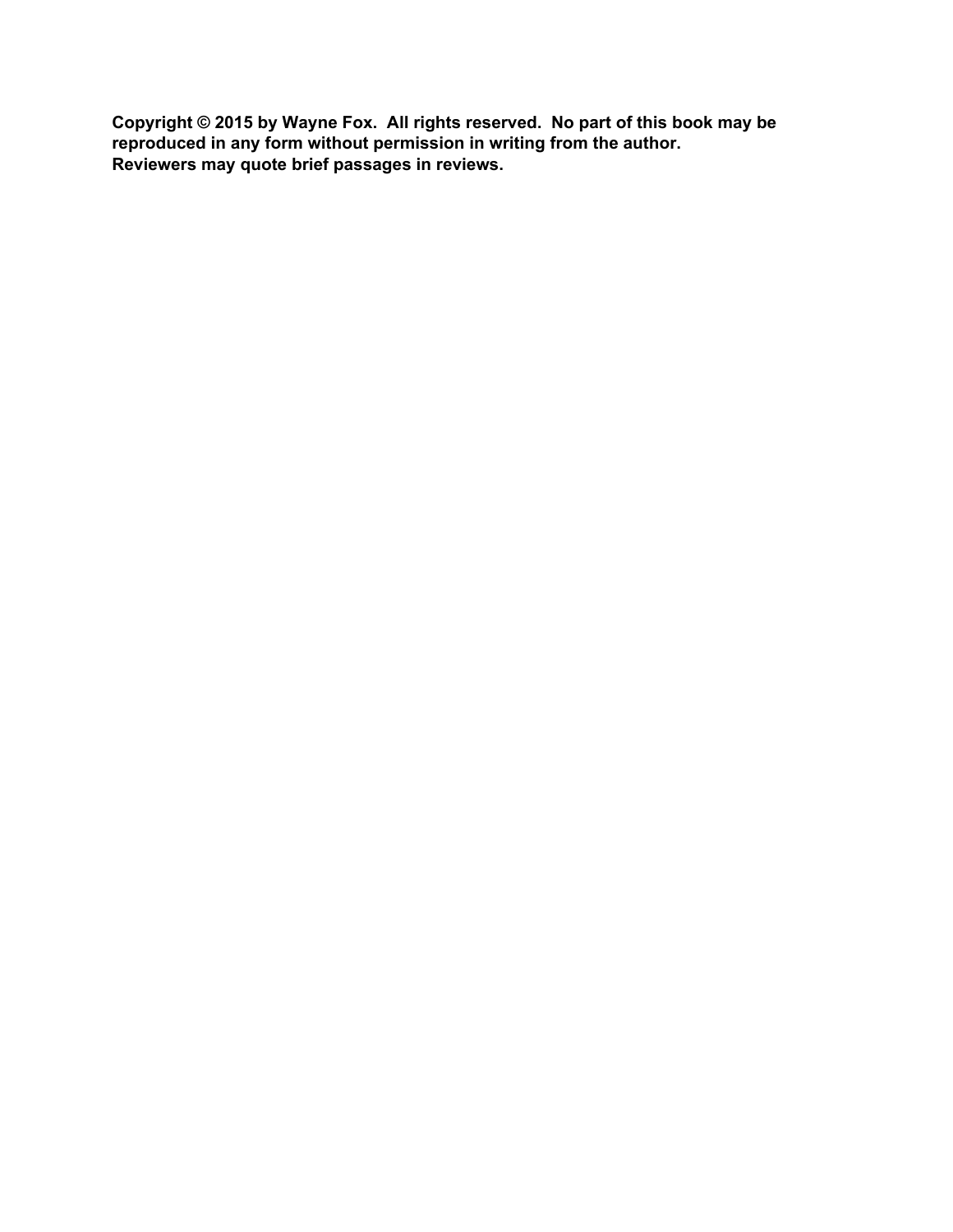# **Disclaimer and FTC Disclaimer**

No part of this publication may be reproduced or transmitted in any form or by any means, mechanical or electronic, including photocopying or recording, or by any information storage and retrieval system, or transmitted by email without permission in writing from the publisher.

While all attempts have been made to verify the information provided in this publication, the author does not assume any responsibility for errors, omissions, or contrary interpretations of the subject matter herein.

This book is for entertainment purposes only. The views expressed are those of the author alone, and should not be taken as expert instruction or commands. The reader is responsible for his or her own actions.

Adherence to all applicable laws and regulations, including international federal, state, and local governing professional licensing, business practices, advertising, and all other aspects of doing business in the US, Canada, UK, or any other jurisdiction is the sole responsibility of the purchaser or reader.

The author does not assume any responsibility or liability whatsoever on the behalf of the purchaser or reader of this material.

Any perceived slight of any individual or organization is purely unintentional. I sometimes use affiliate links with the content of the book. This means by making a purchase, I will get a sales commission. This, however, does not mean my opinion is for sale. Any affiliate links listed in the book are the services and products for which I've used myself and found useful. The reader or purchaser should do their own research before making a purchase online.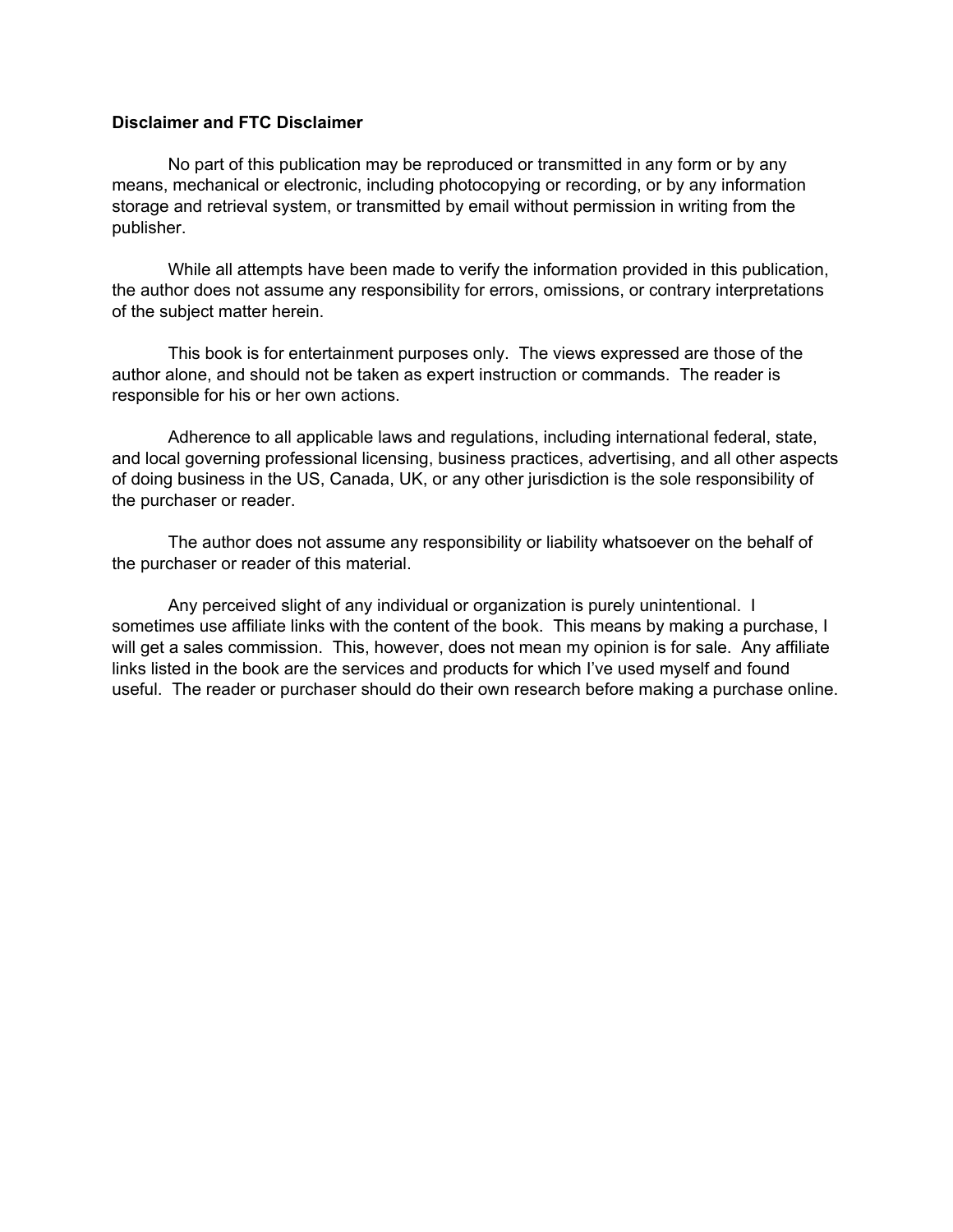# **Table of Contents**

**[Introduction](#page-4-0)** 

PART 1:

**Real [Estate](#page-5-0)** 

PART 2:

**[Maintaining](#page-15-0) Your Property** 

PART 3:

**[Energy](#page-20-0)** 

**[Conclusion](#page-39-0)** 

Contact [Information](#page-39-1)

**About the [Author](#page-40-0)** 

My Other [Books](#page-41-0)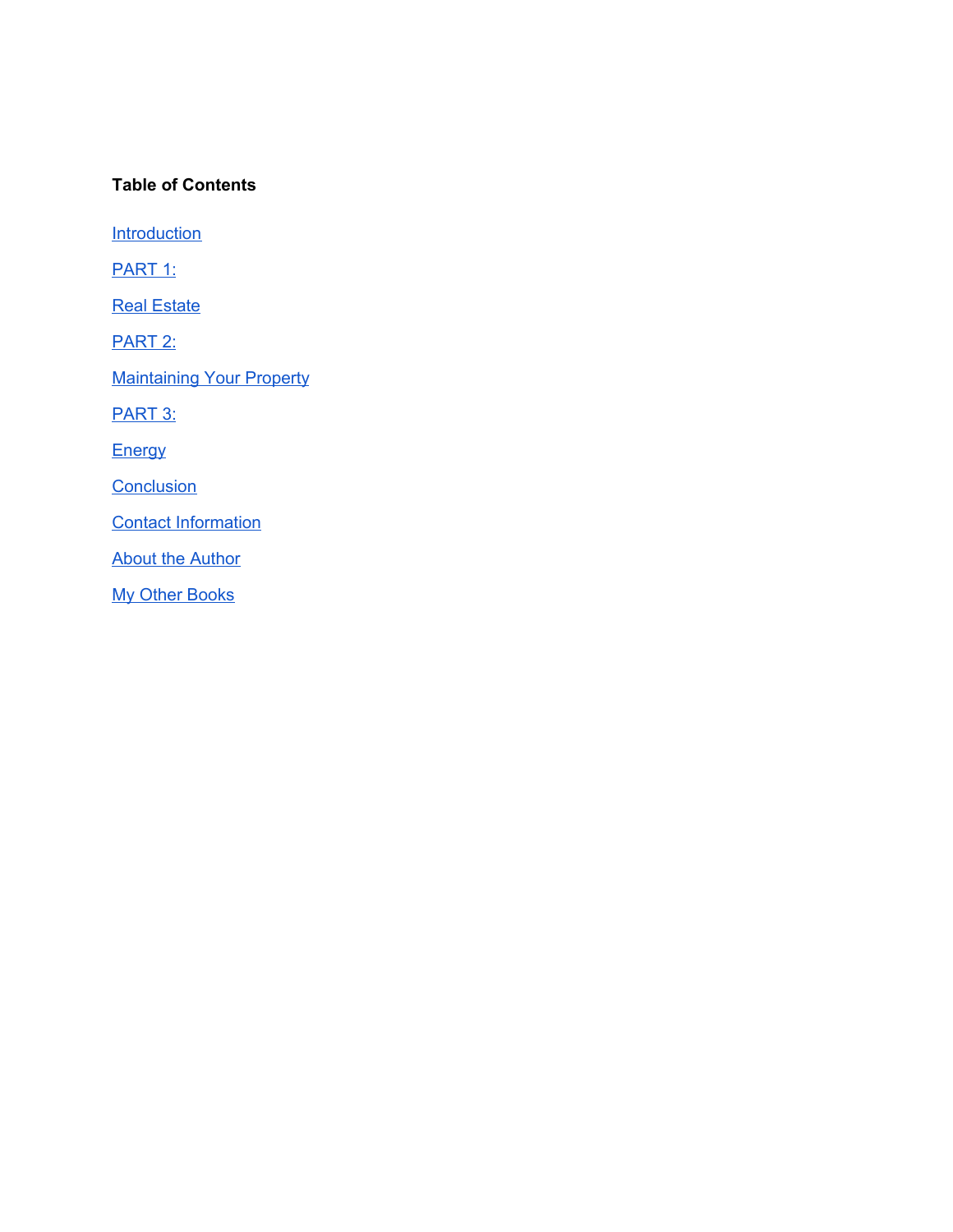#### **Introduction**

<span id="page-4-0"></span>Real Estate can make up a significant portion of costs faced by a business. Many small business owners are too busy to start learning how they might reduce their costs, so we have compiled a simple, easy to read guide listing some core strategies to reduce real estate costs and make a small business more profitable.

This eBook is primarily focused on small business premises, but the same principles can be copied for all real estate types, from the family home to large manufacturing plants the size of a small city.

For ease of reading, this book is split into 3 parts:

- Part 1 Real Estate The core building structure, and everything associated with that
- Part 2 Maintaining the premises The process of keeping the systems running efficiently
- $\bullet$  Part 3 Energy The process of reducing the cost of energy to the business

This eBook is written mostly from the point of long term strategy, whilst some strategies have an immediate payoff, other strategies have a longer term payoff with some investment needed upfront. It is advisable to calculate the payback of any strategy covered in the book, to verify its suitability in your own circumstances.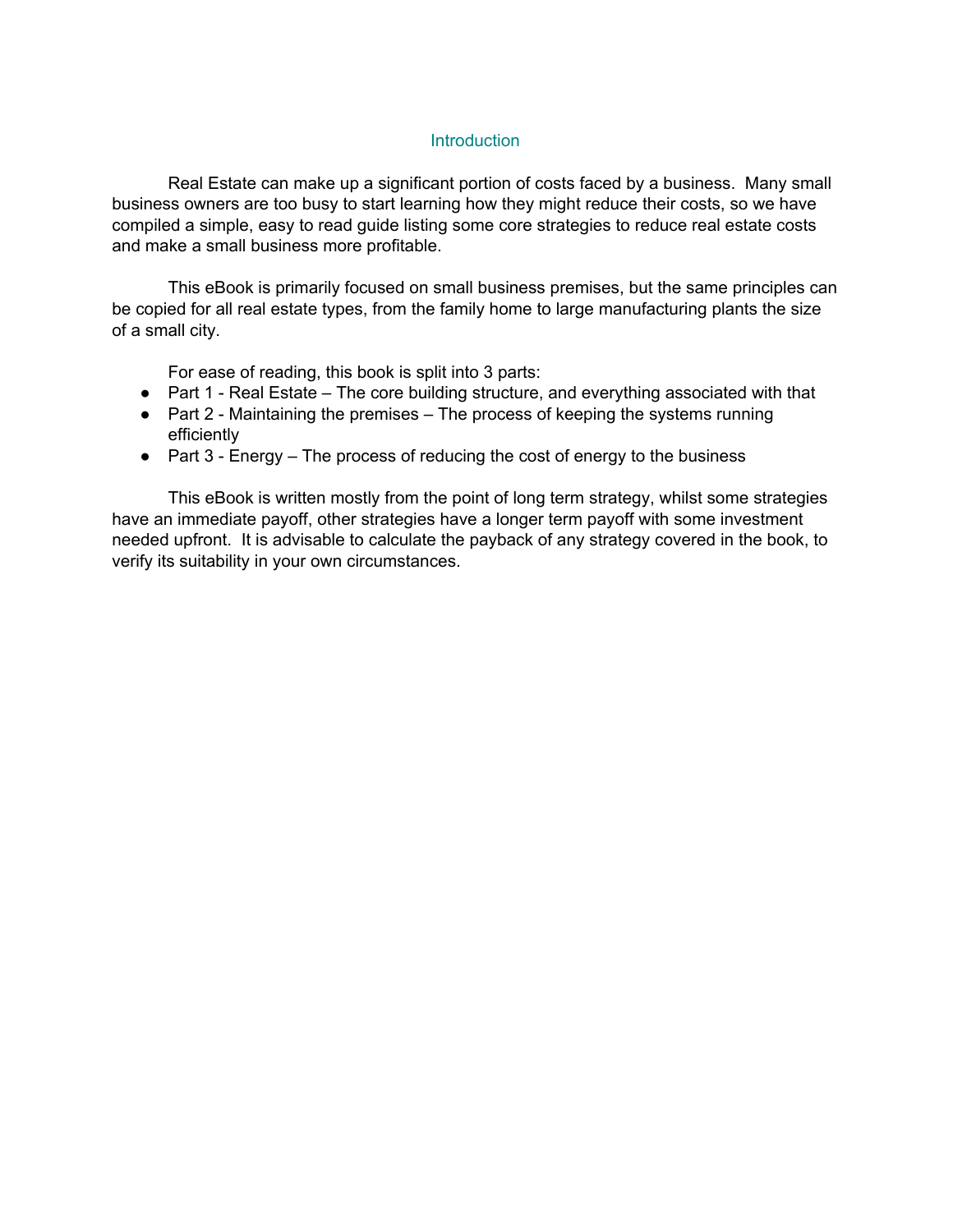PART 1:

<span id="page-5-0"></span>Real Estate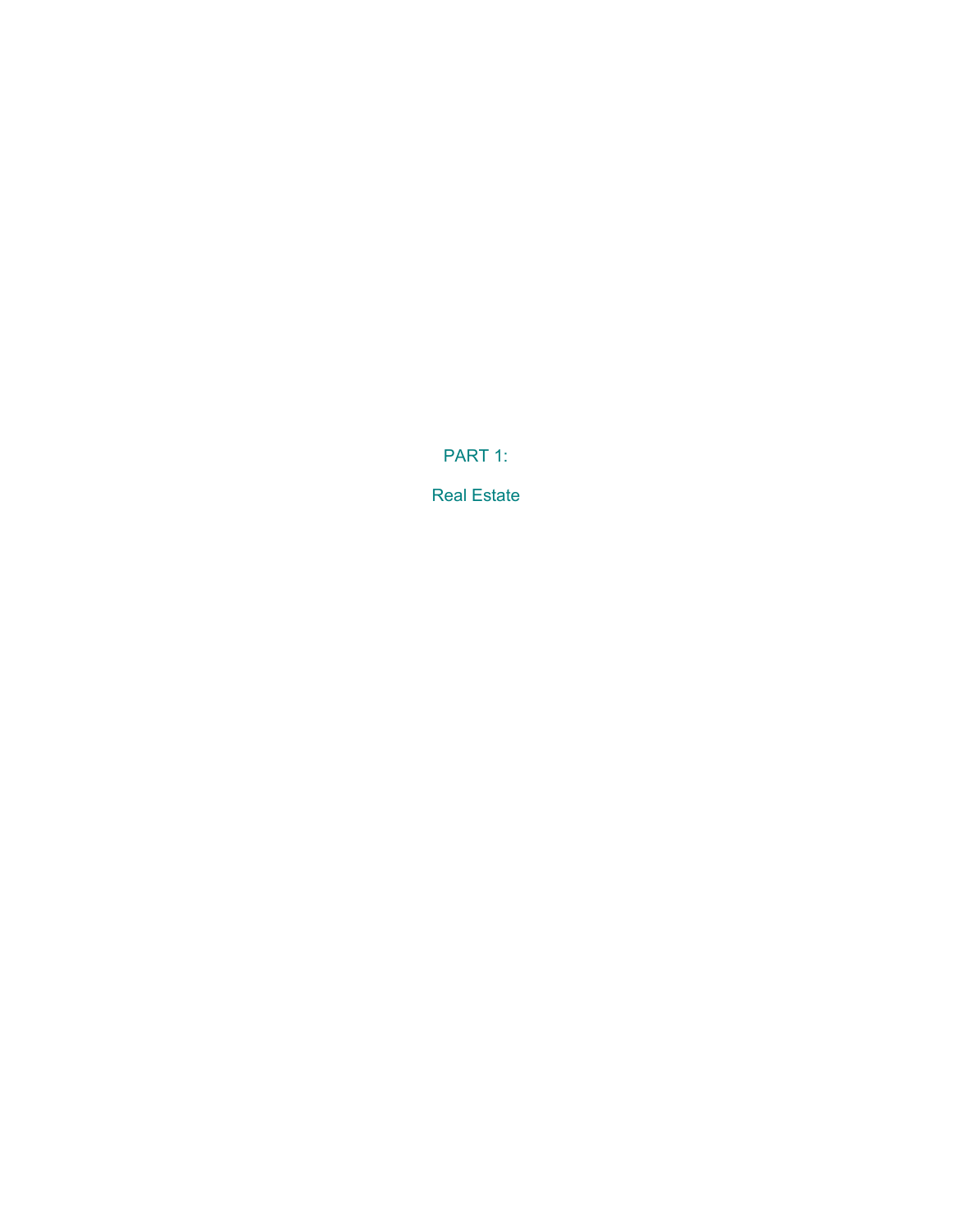Since we're all busy people, let's jump right in and get on with it, starting with our Real Estate section. This will cover everything related to the core building structure.

# **1. Get the best deal from the start.**

When looking for real estate, negotiate a deal that's right for your business. Most leases are set up to benefit the landlord. We'll look at more ways to do this later.

# **2. Optimize opening times according to levels of trade.**

If your business is open at 9 am, but you only get a couple of customers for the first two hours, is it costing you more to pay for staff and running costs than the profit you make from those sales? If the sales presence is needed, could the resource requirement be reduced in some way to accommodate the reduced footfall?

# **3. Use double/triple shift patterns for the building.**

Most buildings are only used for eight to ten hours a day. What other uses could you find for your space outside of those core opening times? One example could be an office building. By changing the building's occupancy to a double shift system, the 8 am-6 pm workforce go home at 6 pm, and a new workforce of staff work between 7 pm and 7 am. These daytime staff could be the customer facing staff, and the night shift staff could be the people performing tasks such as payroll and accounts, which do not need to be customer facing. This not only reduces seat numbers for the business, but also increases profitability. For a business working eight hours a day, this could be further optimized by having three shift patterns. What could your business do with its space after hours?

# 4. **Consider the location for your business.**

If your business doesn't need to be in the prime city center, it can be significantly cheaper, in capital purchase cost, rent, and government taxes, to get a building that's a few streets away, or more radically, on the outskirts of town.

# 5. **Position your business where your customers are.**

Looking at footfall to the business, positioning your premises central to where your customers are might not reduce initial property costs, but it will reduce wastage costs for staff who aren't fully effective as they don't have enough customers to keep them busy.

#### **6. Get the right type of property.**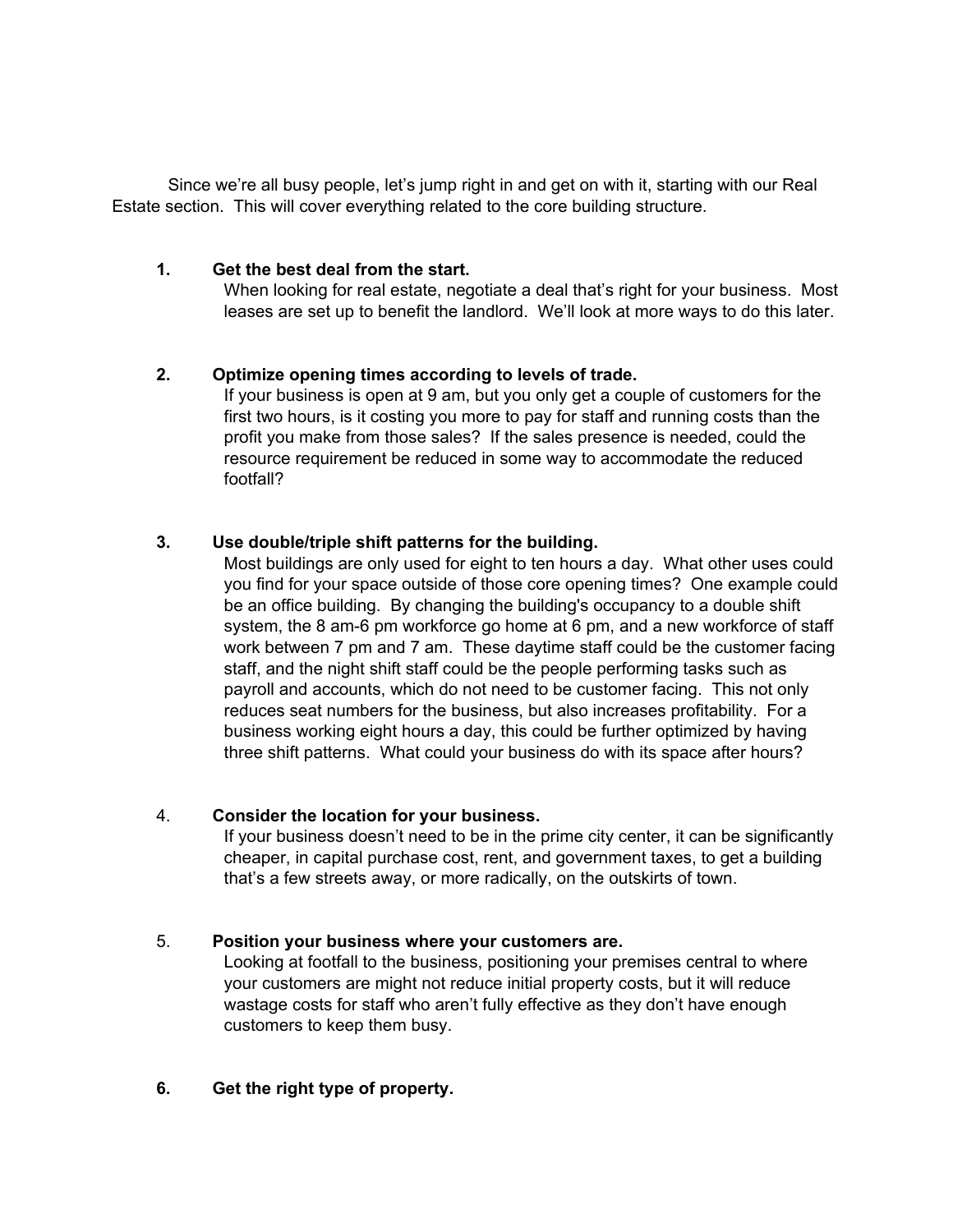Do you really need retail space or could you work from an office building? Retail space is typically the most expensive space to rent or buy, and often carries the highest cost for both rental and government taxes. Warehousing per square feet is around the least expensive type of property. Understanding and optimizing how your business operates could significantly reduce costs. Understanding the future of your industry and setting up your business in that way will also save you money in the longer term. For example, if you're a retail business, can you predict the future of how people will shop? Some experts would say that more shopping will be done online in the future. If this is the case, then moving a large part of your operations into warehousing space and reducing the retail space would be a wise move in terms of reducing cost and positioning the business for future trends in the industry.

# **7. Reduce travel time for staff.**

If your business has a requirement for staff to visit customers away from your premises, consider the cost of travelling time from your premises to the customer. If your premises are based on the outskirts of the city, but your customers are in the city center, you'll be paying them, perhaps half an hour travelling each way every time they make that journey. That's one hour of wasted productivity for every visit to a customer.

#### **8. Reduce travel expenses for staff.**

As with travel time for staff, if you're paying for travel expenses to visit customers, it could get very costly for your business in paying for fuel, vehicles, train tickets, etc.

#### **9. Map where your customers are.**

By taking a large geographic map of the area, and plotting where your customers are located, you can build up a heat map of where your largest audience is, and base your premises close to that. If you find your customers are spread between three main locations, you may find it cheaper to have three smaller separate premises rather than one central building. Consider total costs in this assessment, as sometimes small premises carry reduced or zero government taxes, whilst having three separate locations may cost more in managing them.

# **10. Consider hot-desking.**

Hot-desking has been around since around 2009. Instead of giving a staff member a permanent desk space, you give them temporary access to a desk space with all the facilities they need while they are onsite. This works well for positions such as salespeople who spend a lot of time away from the office. There are also many different office space providers that provide hot-desking space, so rather than renting a full office space, you can simply pay by the hour. This can be good especially if you or your staff may be working a good distance away from your office and you don't want to pay them to travel to your premises.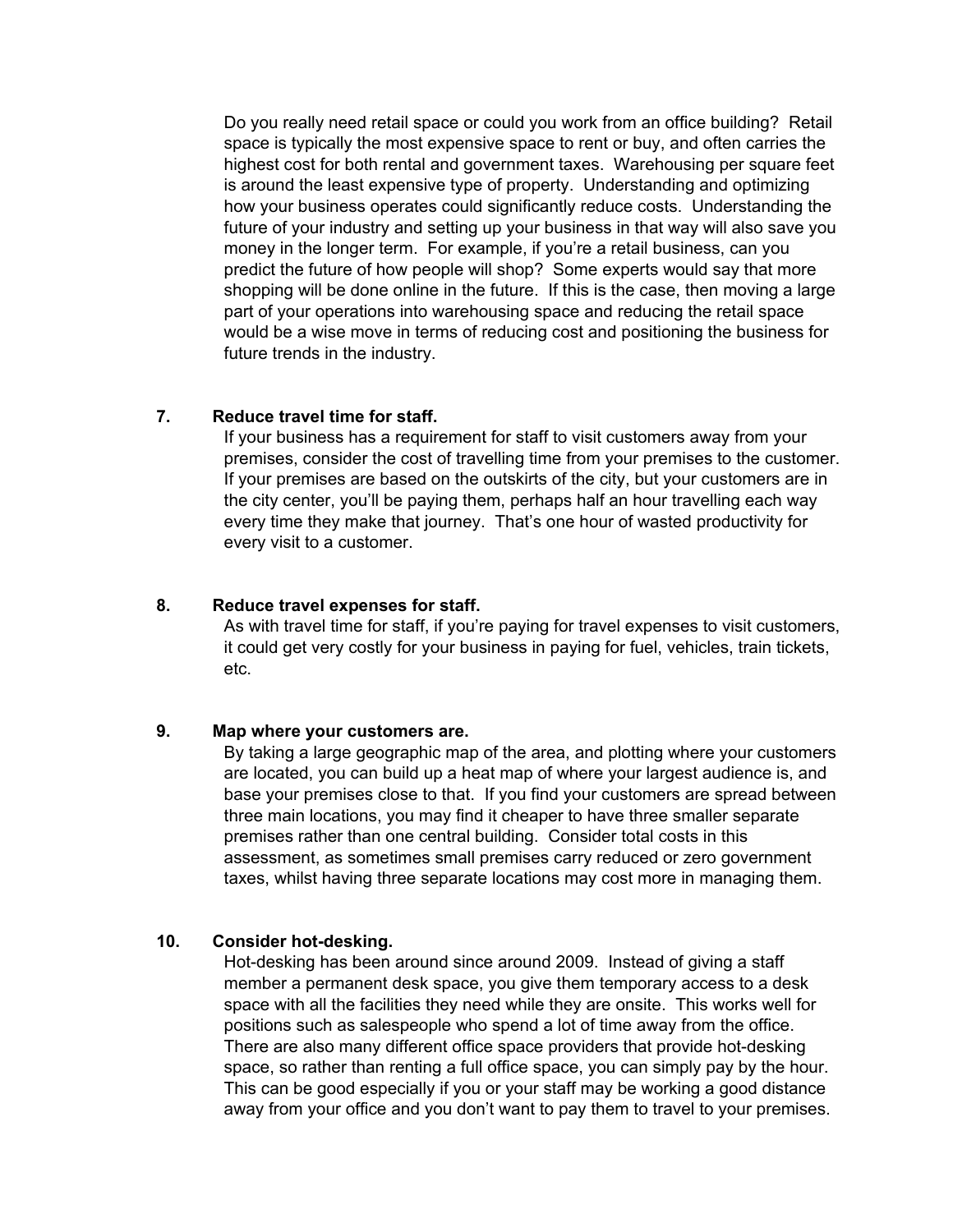The concept can be copied for most industries where permanent space isn't required.

# **11. Adopt a remote working policy.**

Remote working is being used by many of the large businesses. Rather than paying for space to house staff, they work remotely either from home or from their vehicles, some incorporating an element of hot-desking in other people's buildings. Adopting remote working can reduce the need for space significantly.

# **12. Use shared space.**

A more common example of this is renting space within a business center. The same model can be copied across most industries, however. For example, if you're a retailer, you can share space with other retailers, perhaps even with larger brands on the high street. Your objective is to sell your product/service to the customer, it isn't to rent or own a building; that's a completely different industry.

# **13. Calculate the balance ratio between shared space and dedicated space.**

By understanding what the break point is between buying shared space and buying your own dedicated space, you know when the most efficient time is to look for your own premises. For example, on making a quick search for both types of property, we found a business center space which rented for \$300/mn per seat. In searching for rented office space, we found an 1100 sq. ft. property which would seat between 11-15 seats. This was \$1,900 rent per month including all government taxes. Both buildings had utilities additional so we haven't considered these costs in this example. By running these numbers, we can see that the breakpoint is around 7 seats. Obviously you also have to weigh up the cost of fitting out a building; business centers usually come already fitted out, and include desks, IT and power outlets. All of these fit out costs should be factored into your equation though these can be spread over a long period of time.

# **14. Negotiate a longer term rent period.**

Agreeing to a longer term lease period can help reduce your monthly rental cost as landlords will often favor having the guarantee of a long term tenant as it reduces the cost to them of marketing vacant premises.

# **15. Look for incentives when negotiating a rental agreement.**

This goes for both rented and shared space. The landlord will often be willing to offer incentives such as free rent periods or added value services such as free meeting rooms if renting in a shared space building. Occasionally when premises are built in large numbers, the landlord will build them without having a tenant in mind, so talking to landlords with new developments especially during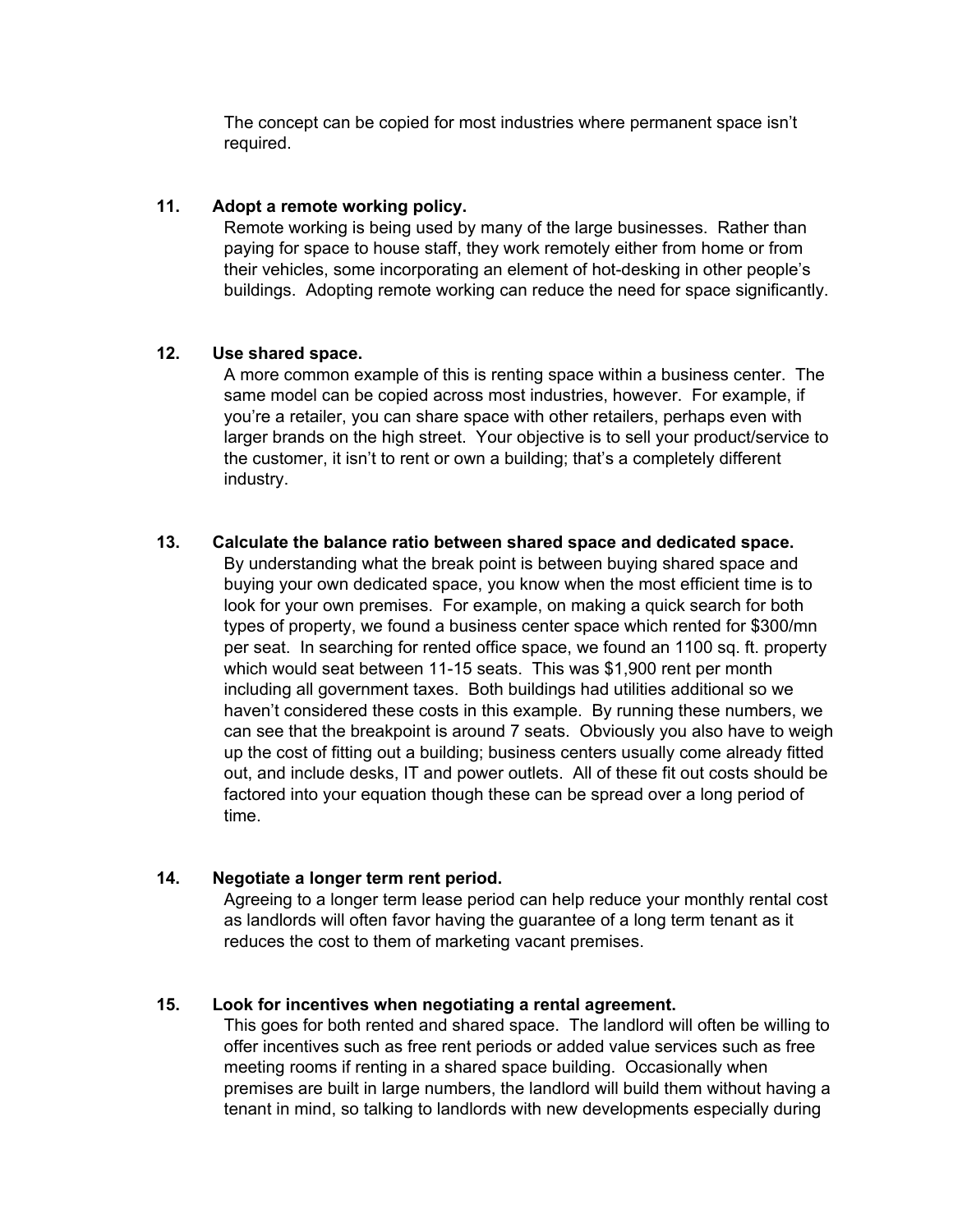the construction phase can lead to favorable terms. They may also be able to make introductions to potential customers. After all, it's in their interest for your business to be successful. It's worth asking the question.

#### **16. Have the best security measures.**

Although it may seem like a cost to the business, not having it could give the business a significant cost later on down the line, which could even mean complete business failure.

# **17. Don't occupy more space than you need.**

This will reduce rent, rates, maintenance, heating & cooling. I meet so many business owners that take on a lot more space than they need, and wind up using the excess space for storage. If you need storage space, there are much cheaper options available.

# 18. **Sublet any surplus space.**

Subject to gaining agreement from the landlord, why not partner with other business owners, and sublet space to them? If it's a complementary business, it might even add some value to both businesses by working together in such a way.

# **19. Look at other uses for your space.**

Assessing how your business operates, and what its customers' buying habits are, could free up space to be used more effectively. For example, a café might find that 75% of its sales are takeaway, thus cutting down its required seating space; it could use that space for anything from subletting office space for business meetings to starting a complimentary baking business. It doesn't matter what you use the extra space for (subject to licensing), but just have this strategy in mind for your own premises.

# 20. **Don't pay more rent than you need to.**

A professional advisor will advise you of the current market rents, and where a property is overpriced. They will also help negotiate any incentives.

# **21. Don't pay what the premises are marketed at.**

Just because the premises are marketed at \$10,000 a month doesn't mean the agent or landlord expects to get \$10,000 a month. As with everything in life and business, negotiation is key, and starting low with offers can only benefit you. The worst that can happen is that they'll refuse the offer, and you'll have to make a higher one.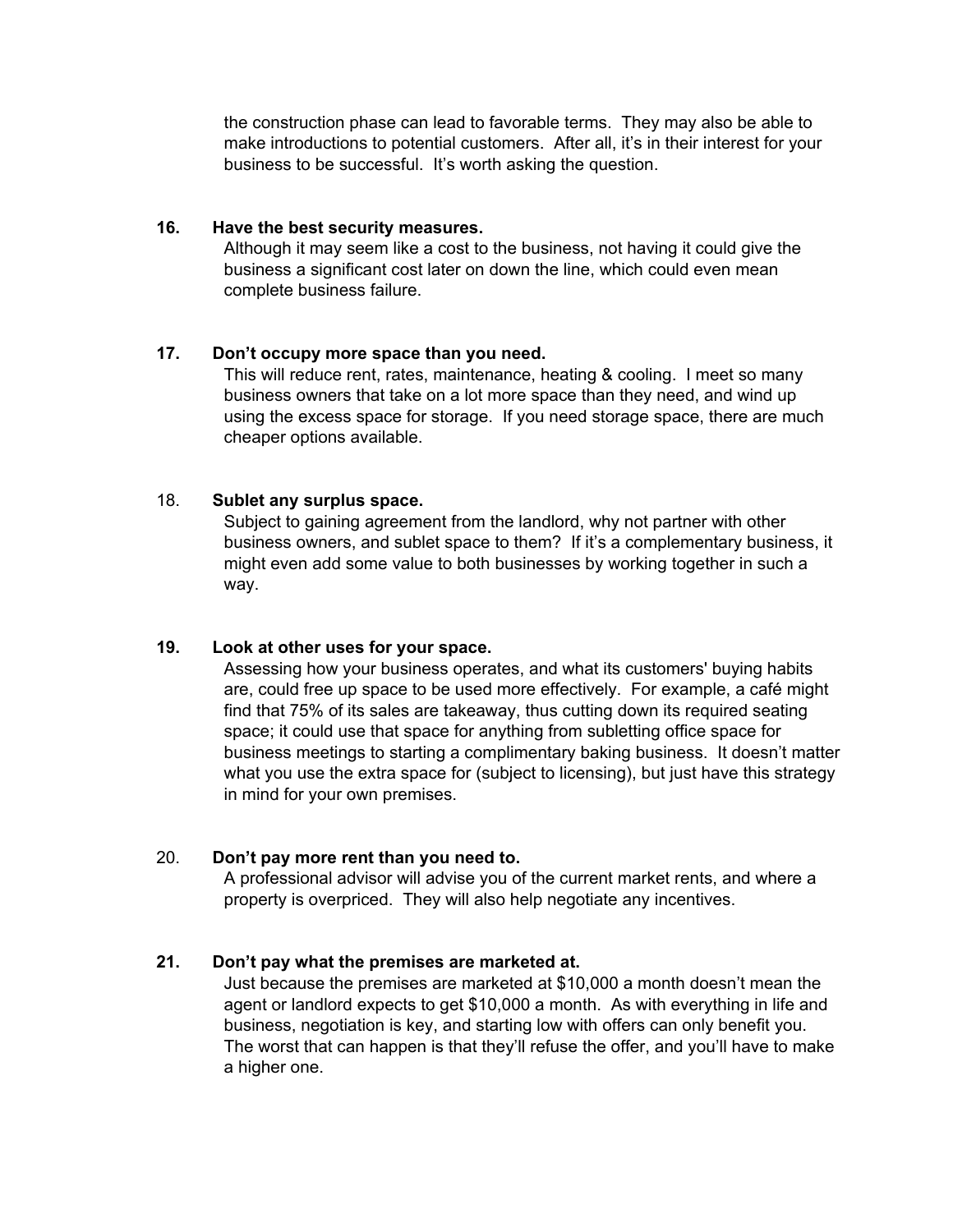# **22. Don't use a lawyer to make informal offers on premises.**

Instead of having a lawyer draw up various legal documents stating informal offers for either capital purchases or leases, just use the telephone and email until a figure and basic terms have been agreed upon. Then have the landlord's agent send through the documents for signing. This way you're only paying for having the documents checked over rather than writing them from scratch.

# **23. Buy the premises rather than lease it.**

Weighing up the mortgage cost against the leasing cost can help in some cases, reducing the monthly outgoings for the business in leasing premises. In doing so, obviously be sure the business isn't going to outgrow the premises too quickly, and the property makes a good investment in terms of resale potential later on. Have your accountant run through the numbers, including any tax incentives for both the ownership and rental options.

**24. Release capital in an owned property using a sale and lease back process.** Many banks and financial institutions offer a way for commercial real estate owners to free up their asset value by selling it to the bank and then leasing it back on fixed terms. As with strategy 23, talk this through with your accountant to assess the implications on the business, as a large capital gain achieved on the real estate could lead to a very large tax bill, meaning the option is less viable.

# 25. **If buying real estate, consider buying from auction.**

Buying at auction can provide a good opportunity to get a bargain on commercial premises. Many large commercial portfolios are owned by Real Estate trusts, insurance companies and mutual funds, and so they sell off large portions of their portfolio in one go. This means it presents a good opportunity for anyone looking for commercial premises. Before bidding at auction on any property, it is advisable to seek assistance from experienced advisors and also ensure you have the capital lined up to complete the purchase within a few days of the hammer falling. In many jurisdictions you will be required to pay a fairly large deposit on the day of the auction, and failure to pay within the agreed timescale will mean you incurring very large fines.

# **26. Convert a building to your needs.**

By converting an existing building, changing its use (subject to consent) could give you an amazing opportunity to save money on both lease costs and purchase costs. For example, converting part of a warehousing space into office space would save substantial rent over the alternative of taking the equivalent office space elsewhere. Obviously you will need to consider zoning restrictions, as the planning or licensing authorities probably wouldn't agree to you converting an entire warehouse into an office premises, though they probably would agree to converting a portion of the premises.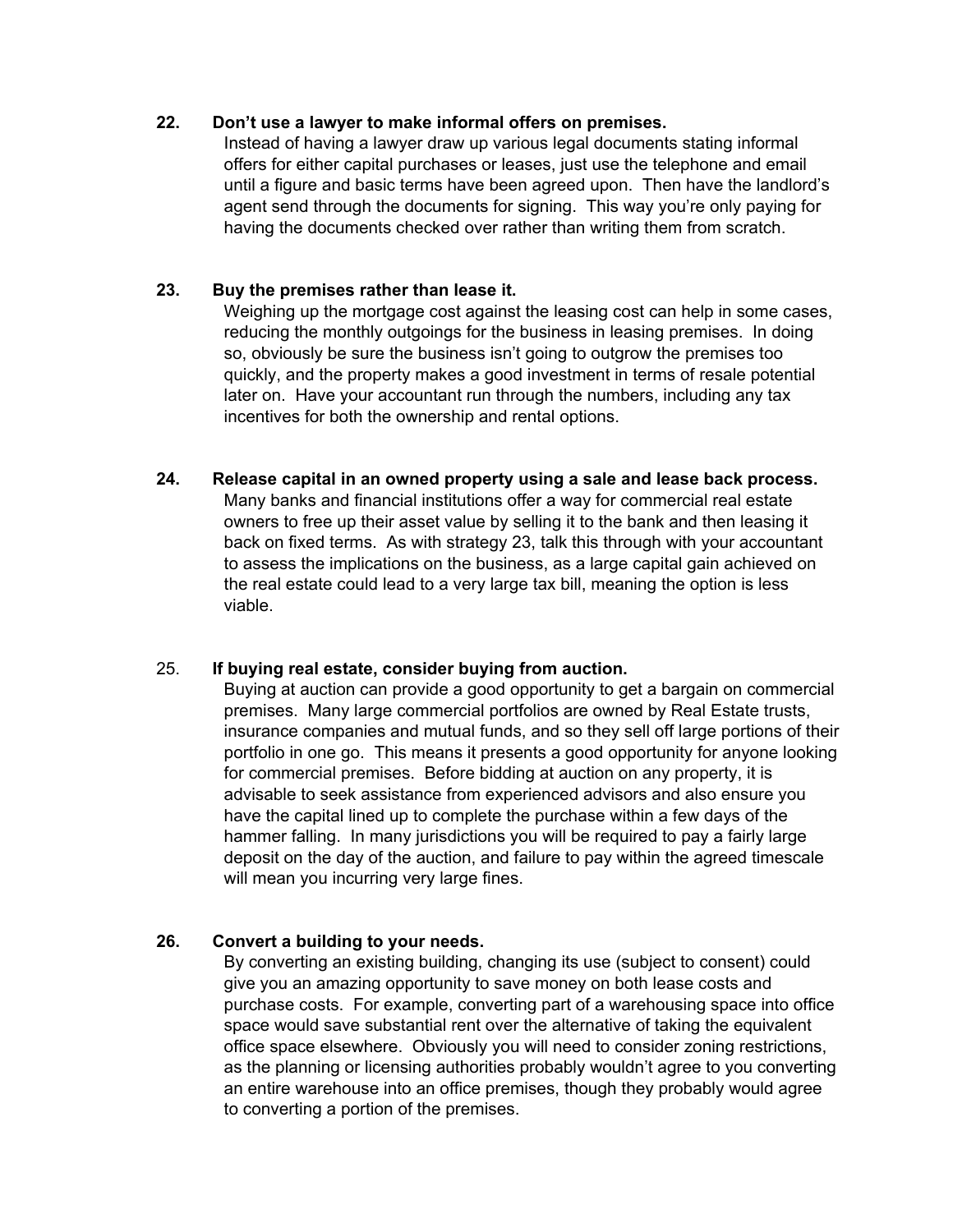# **27. Understand the landlord's agenda.**

Do they want income now, or security in the future? Structure the lease around that agenda.

# **28. Consider joint partnership with the landlord.**

If real estate is a major factor in the business success and growth of your business, (supermarkets being a prime example) consider requesting the landlord accept a share of profits/equity in the business in exchange for a large reduction in rent. The landlord would need to have an enterprising nature to accept this, but there are a few major property landlords who structure this type of arrangement.

#### **29. Check to ensure that your business rateable value is correct.**

Business premise taxes are, in some jurisdictions, calculated based on the value of the real estate. This value can be disputed. Using an expert to challenge this can help you achieve a result.

**30. Apply for small business exemption for both water and business rates.** Organizations with charitable status can normally get either complete exemption or part exemption, and some small businesses will also qualify for exemptions. Regions vary, and can depend on local industries.

# **31. Have a water rate liability audit and challenge any taxes on water.**

Having an audit will identify if water rate liability is high. Some authorities charge on either, a per usage charge, or a fixed charge. Calculating the best option based on your usage levels will help you reduce the cost.

# **32. Understand your service charge and what is included.**

Your service charge can include any number of things from supplying you with reception services to cleaning and coffee making facilities, right down to cleaning or if you're lucky, free access to the onsite gym facilities. By having this broken down, it gives you a clearer picture about what you might be paying for twice, or even what you can probably do without.

# **33. Negotiate a service charge reduction.**

Negotiate for a reduction of service charge where services are not needed or where the service charge doesn't offer the best value for each service being provided. For example, they may offer call answering services which cost twice as much as using an outsourced call handling firm. If you only take one or two calls per week, why not just have it diverted to your mobile phone?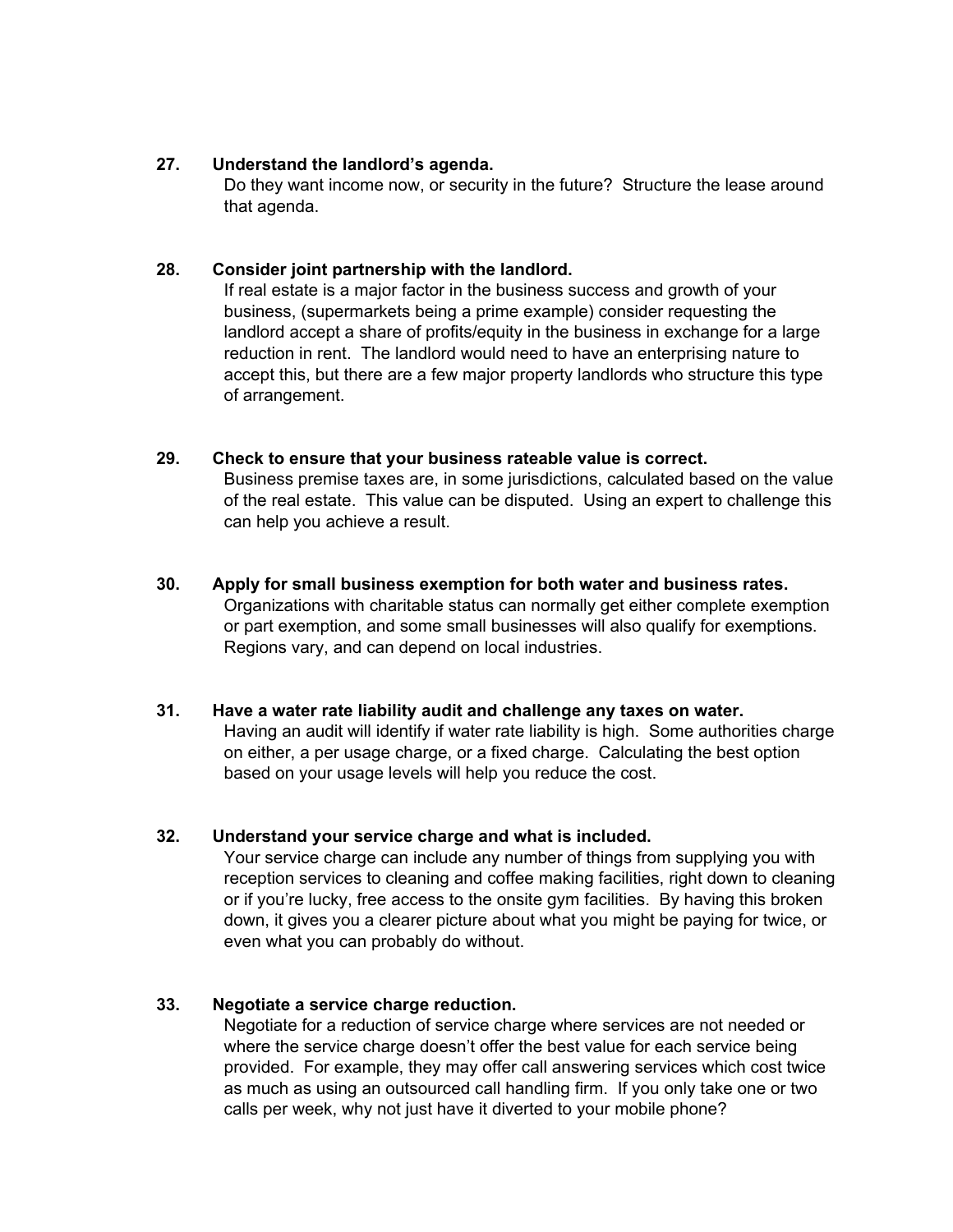# **34. Convert a building only after assessing life cycle costs.**

If converting an existing building to change its use, assess the life cycle and conversion costs against that of a building which is already designed for that purpose. It's important to understand how many years it will take to recoup that conversion cost. Taking into the consideration the market resale value for the newly converted building too.

# 35. **Avoid problems to reduce any professional fees.**

Opting not to cause a reason for argument with the landlord or neighboring businesses will remove any need to instruct professional advisors such as lawyers. Properly maintaining a building will also prevent interference from the landlord or their agent.

#### **36. Reduce tax liability on property by choosing the correct structure.**

One option could be to set up a legal entity for the sole purpose of owning the property, then lease it to the business, thus keeping the core business separate from the tax liabilities incurred from owning the property.

# **37. Consider refinancing if a property is owned.**

A good finance broker can advise you on when is a good time to refinance. Such a move could also release additional built up equity from any value increases. It's important to be aware of the tax implications when doing this.

# **38. Consolidate remote operations.**

If operating from more than one site, consider consolidating some of the operations to gain efficiencies. You could thus possibly increase the size of one property while significantly reducing the size of other properties. The cost per sqft of space is often cheaper for a larger building than a smaller building.

# **39. Outsource 'non-core functions' to reduce demand for space.**

If your business is a restaurant, the core function of the business is to provide food to customers. If you have to employ staff to do anything other than prepare and serve the food, these are considered non-core functions, and they can distract the business from providing its service. Such non-core functions could include staff recruitment, payroll, accounts, marketing, table reservations, property management, cleaning, call answering, etc. In larger buildings, there may well be a need for a full time presence for some of these functions, such as a cleaner, but outsourcing this role removes the need to manage that role or individual. Such management or supervision will distract the business and its staff from serving its customers and, dependent on the function, could need a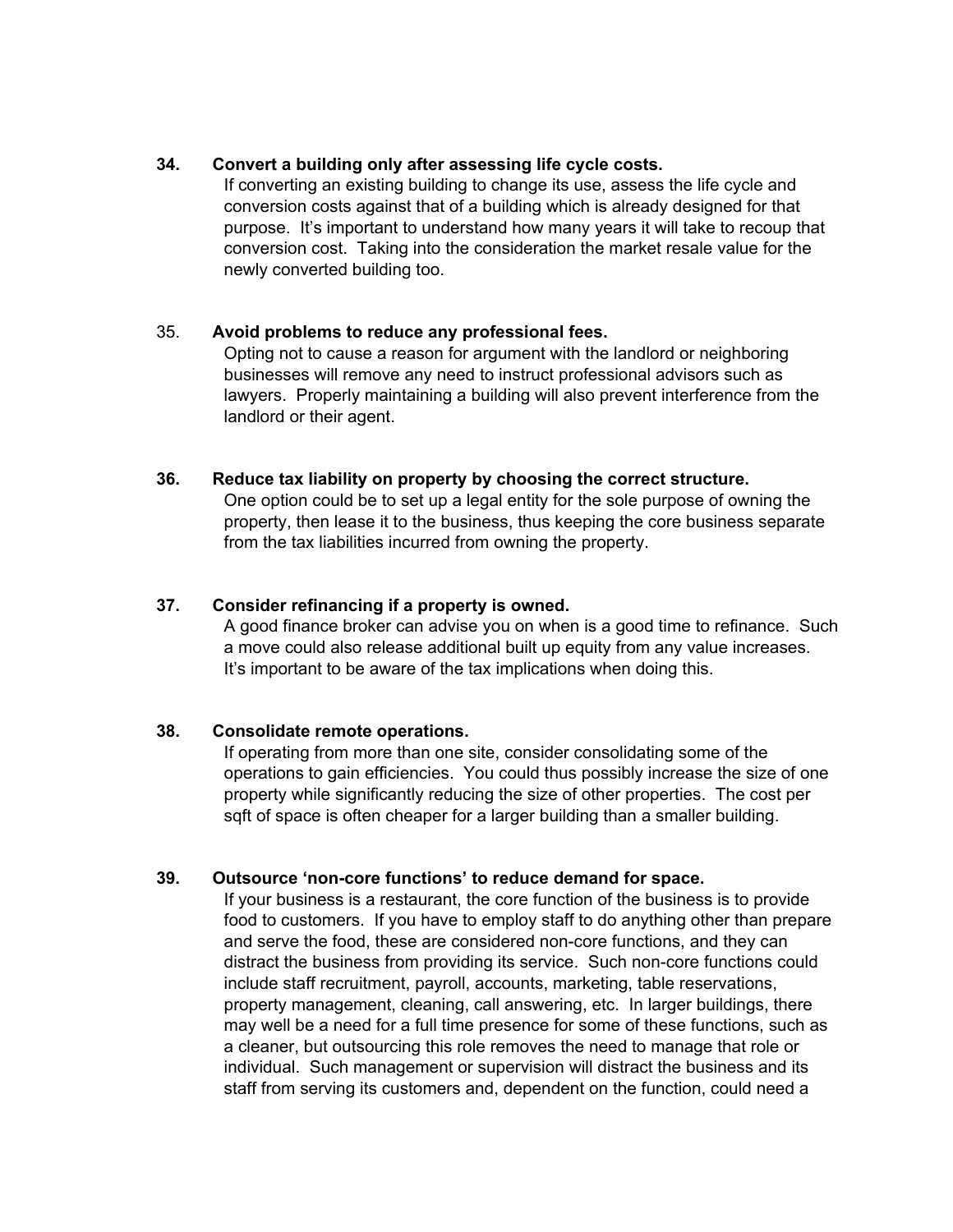level of training or expertise by the business managers in order to manage that function properly.

40. **Share demand for products, services and space with others around you**. Coming together with similar businesses can help reduce the cost of particular products or services. For example, consider the latest high rise property developments being built over the last couple of years. Rather than a building being built by one company, for example, a hotel, it's now much more common to build a larger building, and divide it up into hotel space, office space, gym space, residential space, restaurant space, and even retail space. We don't need to look at the 110 floor high rise buildings to see examples of this; we can see it in most new developments in any city. It might only be 6 or 8 stories high, but it'll still encompass hotel space, retail space on the ground floor, and offices on the remainder space. By doing this, these building occupants get the benefits of being in such a location together with the other businesses, but can share the cost of the building such as maintaining the grounds, security, IT infrastructure, reception desk services, cleaning, facilities management, right down to bulk buying of their toilet rolls for the building, simply by adding an extra floor, or extending the floor area slightly.

# 41. **Share critical systems with similar businesses.**

Putting in place critical systems and infrastructure can be extremely expensive for any business operating individually. By working with other businesses, each can benefit from the core back bone of the systems, with each just having a much smaller cost for personal tailoring of the systems. A good example of this can be seen with 'cloud storage'. Just a few years ago, a company would have to invest in its own IT servers, & its own custom software. Running a business was costly. When cloud services came online, the core backbone was provided remotely while each business just set up the service according to their own operating needs. There is still efficiency to be gained by further grouping this demand together.

# **42. Collate property supplies with other buyers.**

Collating the demand for property supplies means that rather than buying 20 toilet rolls a month, the combined buying power might be 20,000 toilet rolls a month. This means you can gain sufficient buying power to negotiate directly with the manufacturer rather than buying retail, or even wholesale. This is effectively how the wholesale market works. Its customers are a group of similar businesses, and as such, they can negotiate greater discounts according to the buying habits of its customers.

#### 43. **Collate space requirements**.

Coming together with others opens up an avenue to share space with them. For example let's imagine there are five local businesses, Three have a need for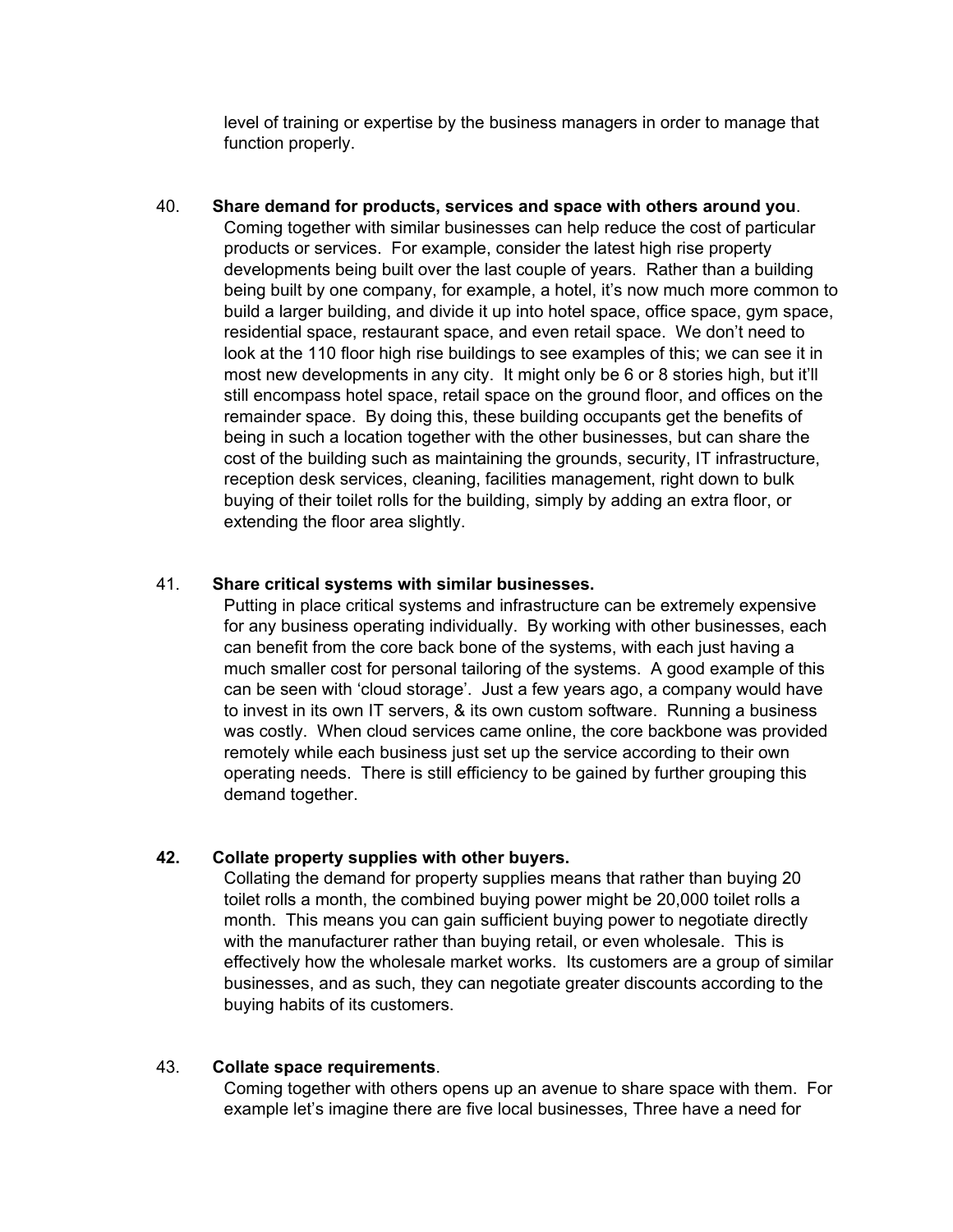short term space, while the other two have space available due to fostering a new remote working plan for its staff. There is also a local community center that has office space available but it is hardly ever used. By coming together, all of this space can be utilized as if it were one large business, with each just paying/being paid for the space being utilized while each achieves maximum space utilization.

# 44. **Employ a good real estate lawyer.**

A good property lawyer will test the lease for 'reasonableness' and can fight for a fairer tenant biased and friendlier lease.

#### **45. Reduce insurance premiums by increasing excess.**

Increasing the excess on any policy can reduce insurance premiums, especially in higher risk or newer businesses.

# **46. Don't over value for insurance.**

Get an up to date valuation to avoid over valuing and critically under valuing.

# **47. Insure only for rebuilding.**

When buying buildings insurance, you only need to insure for the cost of re-building, which should be much less than the actual market value.

# **48. Pay your insurance premium upfront.**

Check with your insurer if it's possible to save money by paying upfront, and if cash flow will allow it, do so. Ensure in doing so that if you need to make alterations to the policy later on, that you won't be hit with extra costs.

**49. Avoid increasingly higher insurance costs, try to avoid claiming if possible.** Increasing the excess can deter making a claim for insignificant amounts, as the cost of repairs will likely be substantially less than the excess.

# **50. Scan all paperwork to the cloud.**

Rather than storing box files full of old invoices and expense reports, scan them all into your cloud storage, getting rid of all the paper copies, and saving on storage costs. To save on this further, rather than scanning the documents and storing them in your main company cloud drive, why not use one the free cloud services, then share access to the drive with anyone in the company that might need it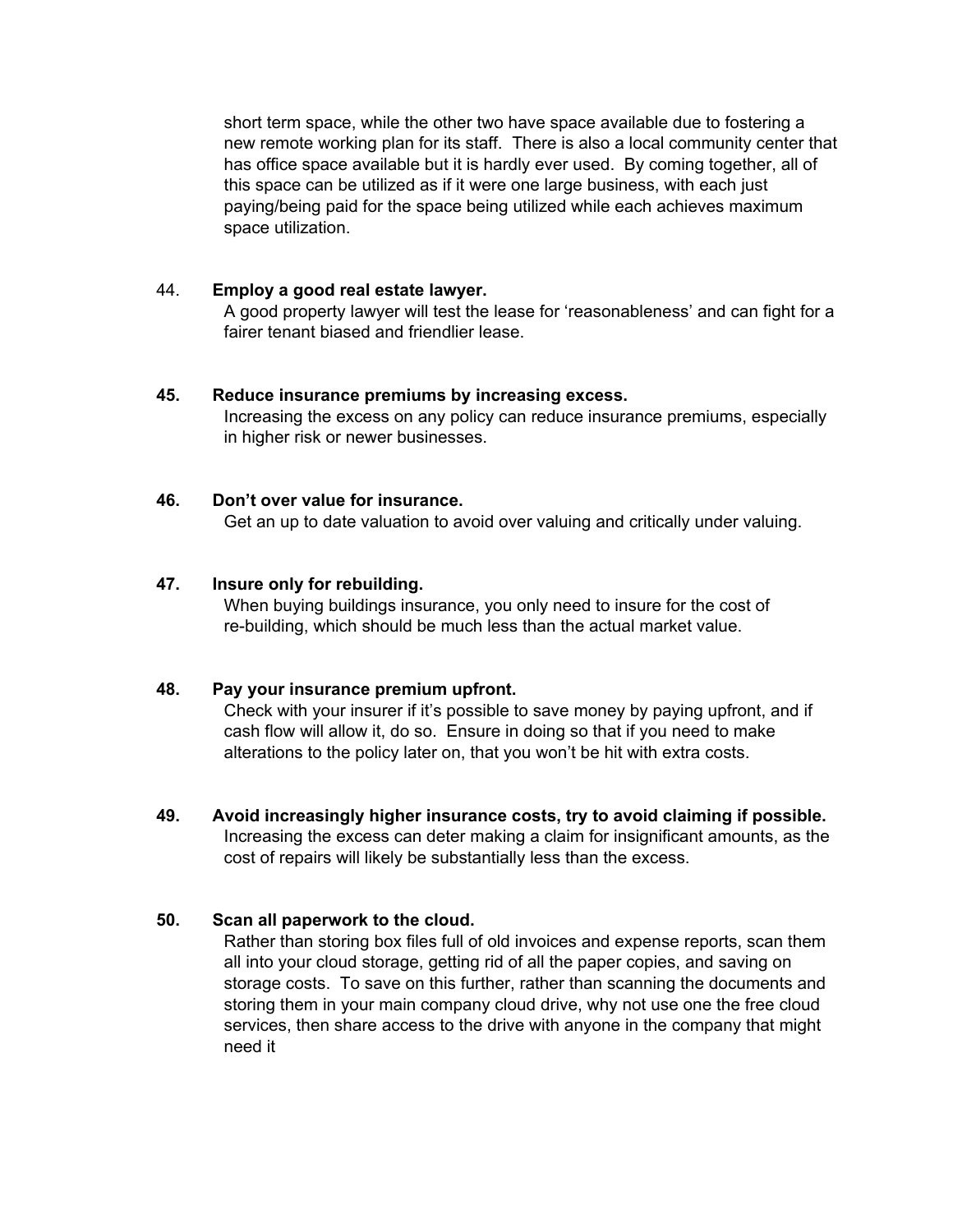PART 2:

<span id="page-15-0"></span>Maintaining Your Property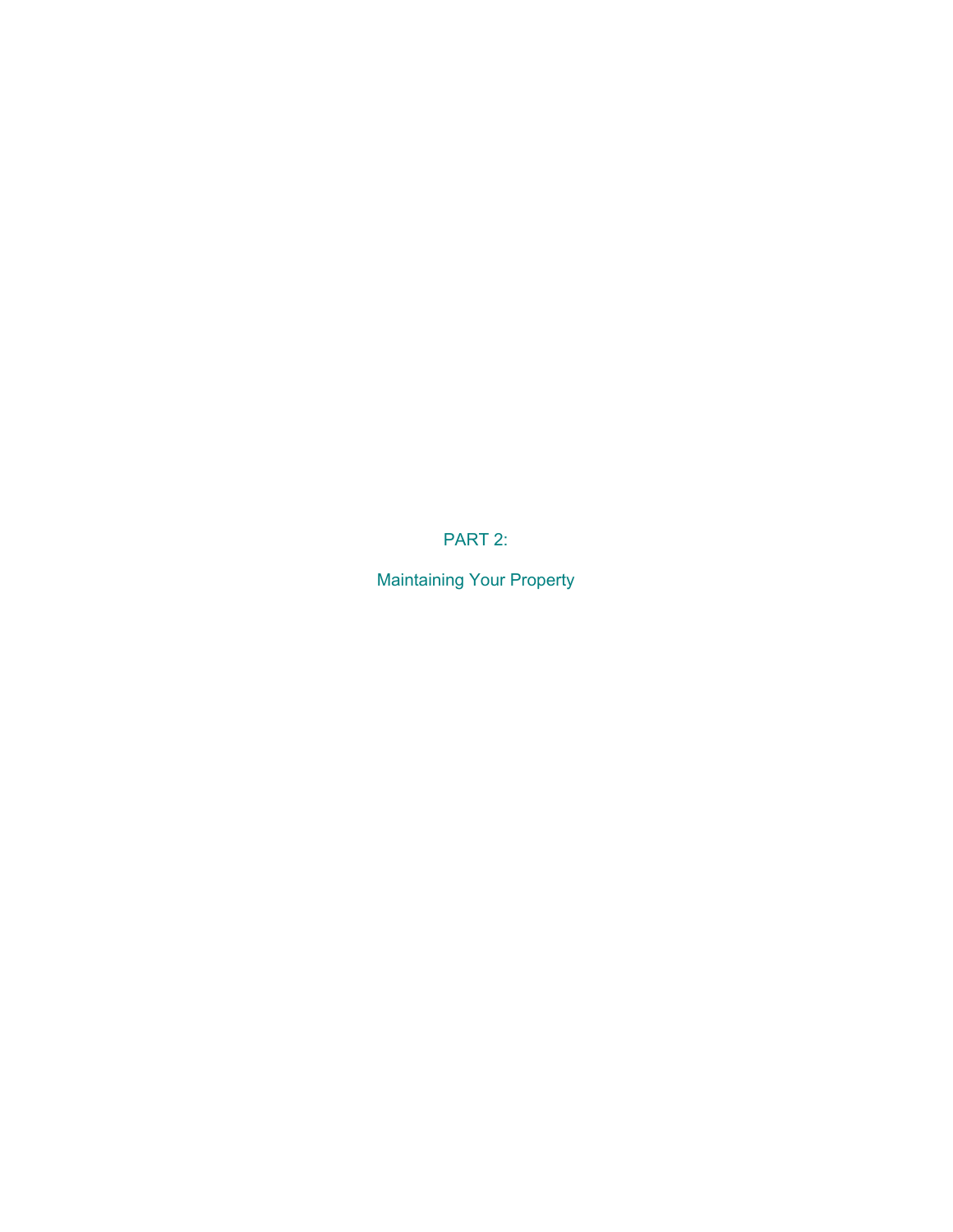# 51. **Reduce dilapidation costs to the real estate.**

This can be achieved by having a preventive maintenance program in place for all building services and building fabric.

# 52. **Keep your property in a good state of repair.**

Under a lease agreement, and under the health and safety regulations, it is your responsibility to properly maintain your premises. A planned and preventive maintenance plan can be performed at minimal costs to the business. It also represents a much better image to customers and staff. Landlords as well as government authorities have the right to issue an interim schedule of repair, along with potential fines. In the event of injuries, penalties can also include custodial sentences for the business owner and the management team. Insurance companies also insist on keeping the building properly maintained, and will refuse a claim if it doesn't have documented evidence of maintenance being carried out, and a current plan of maintenance in place.

# 53. **Use software to control property maintenance issues.**

Using a professional software package to report, track and manage any maintenance issues frees up your memory to focus on running your business rather than monitoring when a contractor will arrive to fix any problems. There are a number of free or low cost packages available now.

# **54. Use an asset register with a history log.**

By using an asset register with a documented history log, you can record the history of items and identify how the item has been maintained, when it was last inspected, and when the item was last replaced. A good history log should also let you link certain documents to the items too, such as contractor invoices, or copies of warranty certificates

# **55. Collate demand for property services with other businesses.**

To reduce administrative and management costs, many service providers will often only focus on larger customers. This is because it takes the same resources to manage and invoice a customer with one property as it does a customer with 50 properties. If they have to manage 50 customers individually, that's 50 points of contact, 50 contracts, 50 tenders, 50 purchase orders, 50 invoices, etc. By coming together with others, the contractor is motivated to provide services cheaper as they have reduced administration costs.

# **56. Choose an experienced property surveyor.**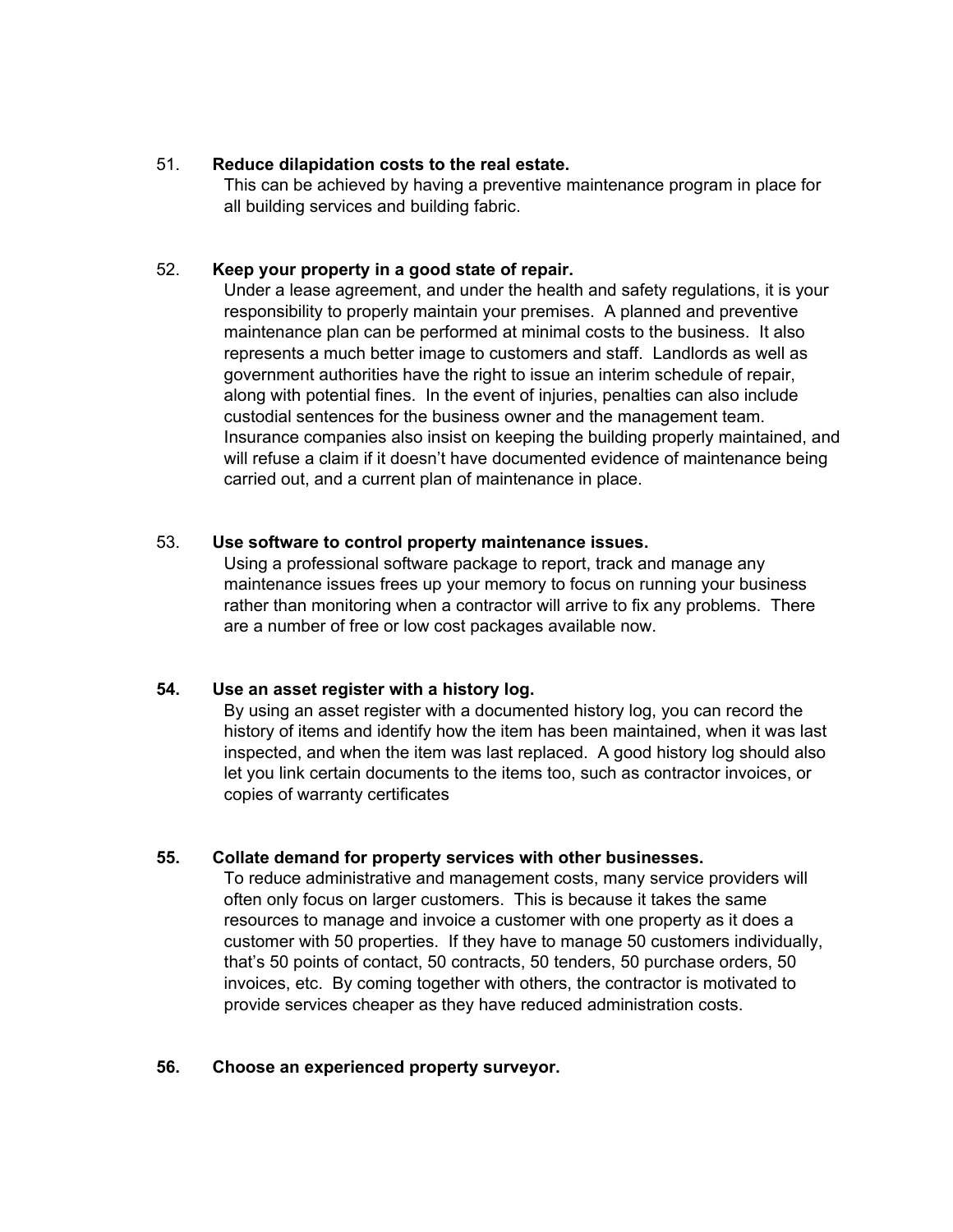Prior to taking on a lease, have an experienced property surveyor perform a dilapidations liability assessment and prepare an accurate schedule of condition, including detailed photos of the state of the building where required.

# **57. Keep on top of any maintenance issues.**

The easiest way to do this is to have a fixed maintenance plan in place from day one, which means you can virtually forget about it and focus your attention on the business. This also makes it much easier to budget for maintenance issues across the year.

# **58. Find a good dilapidations expert.**

During or at the end of your lease, find a good dilapidations expert to help dispute and reduce any dilapidations claim.

# **59. Improve your fire protection system.**

Reduce property insurance by ensuring it has a suitable fire protection system in place which is regularly maintained.

# 60. **Reduce insurance premiums by installing a NACOSS/NSI intruder alarm.**

Most insurers insist on you having this as a basic requirement to the policy and will often refuse any claim should it not be in place or without an active maintenance plan in place.

# **61. Install insurance approved doors, windows and locks.**

Ensure doors, windows, and locks are insurance approved, and are well maintained with a maintenance plan in place.

# **62. Install an insurance approved safe on the premises.**

Where higher value items or cash is kept on the premises, this may be a mandatory requirement from the insurance company, but where not mandatory, it should help reduce premiums, and in any case is good practice to protect the business from theft, fire and flood risk.

# **63. Use Insurance approved CCTV.**

Install an insurance approved CCTV system which is remotely monitored and maintained by an NSI/SIA approved Surveillance Company.

# **64. Have staff checked for criminal records.**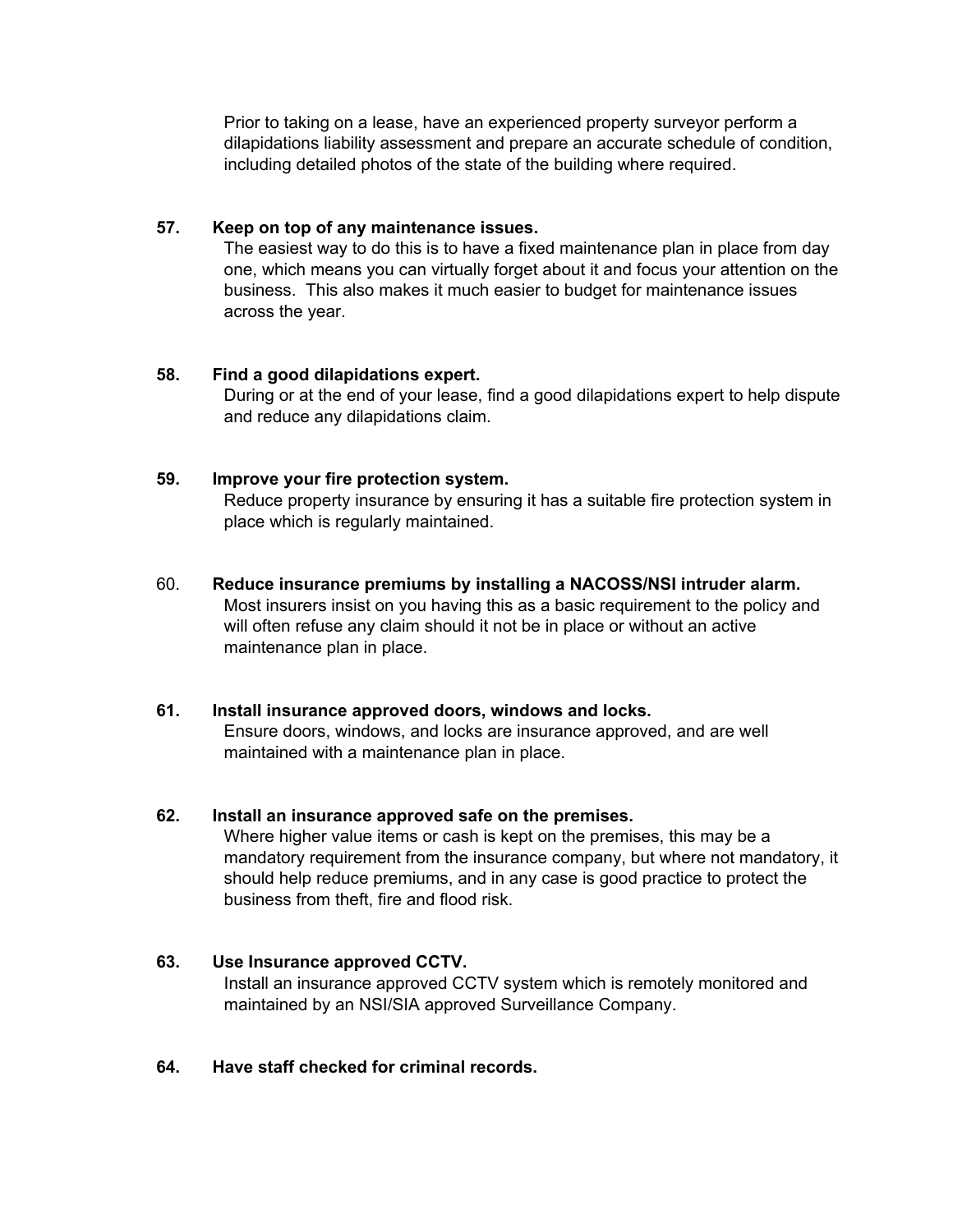Have any key holders to the premises and any staff CRB checked and advise the insurers of this process. Ensure that this process is clearly documented with certificates stored securely for use later if making a claim.

#### 65. **Inspect and trim any trees or bushes regularly.**

This has multiple benefits. It will reduce maintenance costs in picking up dead branches. Additionally, if a tree should damage the property, it will increase insurance premiums in the future, and it could also seriously damage the business operations. Finally, most insurers request that this be done to reduce areas of camouflage to any prospective criminals. Many insurance companies have started to reject cover where there is a tree located within a set distance from the premises.

#### 66. **Inspect all water pipes/water tanks for insulation regularly.**

Ensuring that pipework and tanks are properly insulated will avoid the risk of suffering burst pipes or burst water tanks in the event of freezing conditions. It is advisable to check the insulation at the start and the end of the winter season.

#### 67. **Use chemical inhibitors in your heating system.**

Using these will stop a buildup of corrosion deposits and could improve the heating system efficiency by up to 15%. It can increase boiler efficiency by around 4%-5%.

#### **68. Buy equipment and maintenance provision based on life cycle costs.**

Many businesses will buy a product or service based on upfront costs, but this option can mean higher costs later on. Many of us have purchased a piece of electrical equipment, only for it to break down 2 months outside of its warranty. The same is true in the business world. Some things to consider are true life cycle costs, how long the warranty runs for, costs incurred during that time, what happens outside of that period, the cost of repairs, the maintenance costs for each option, and the running costs. There may be two identical options based on price, but if one costs twice as much in maintenance costs, and overall running costs, it carries a substantially higher life cycle cost.

# **69. Purchase a preventive maintenance plan for each service type.**

Paying a little bit upfront in properly maintaining equipment now will ensure that equipment lasts longer and reduces the need for reactive maintenance or capital replacement. Equipment has been shown to last 10 times as long, with reactive maintenance almost being completely eliminated when a preventive maintenance plan has been implemented. Although there is an upfront cost to pay, overall costs over a 10 year term can save up to 70% over that of having no preventive maintenance plan. In addition to the direct cost savings, it is also proven to reduce downtime in a business, it can improve the brand reputation for staff and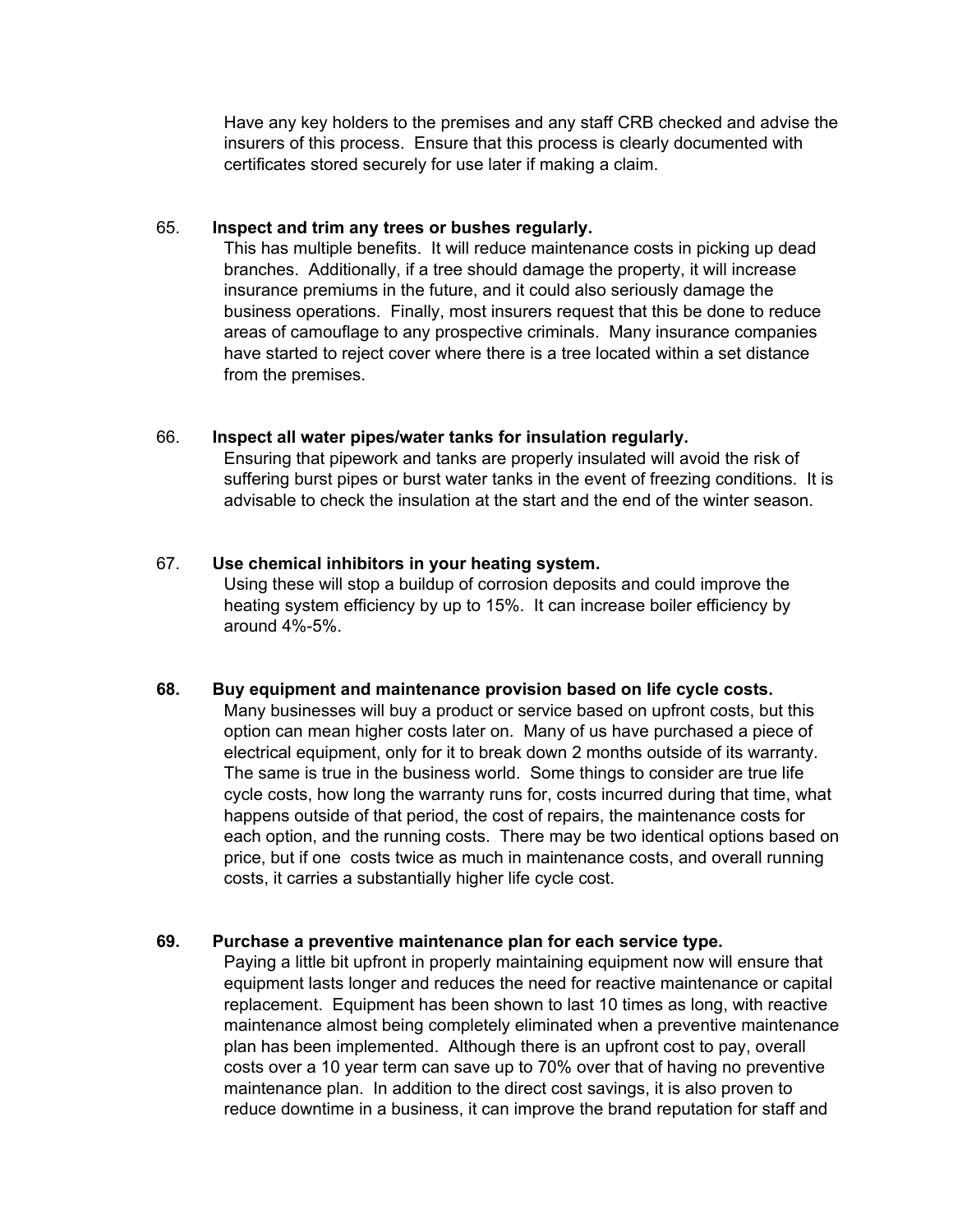customers, it reduces management time in dealing with problems, and it can also improve cash flow without the need to make capital replacement of equipment at unexpected times. For example, if a business had a boiler failure, it would have to close the business down until a replacement boiler was found. This replacement could mean the business having to find anything from \$10,000 to \$500,000 for a new replacement boiler. Add this to the lost revenue while the business isn't trading, and the cost could quite easily double. Some businesses wouldn't be able to restart after taking such a big hit to their cash flow. An insurance claim would be worthless, too, as all insurance companies insist on having equipment properly maintained with an ongoing documented program of maintenance for the life of the equipment.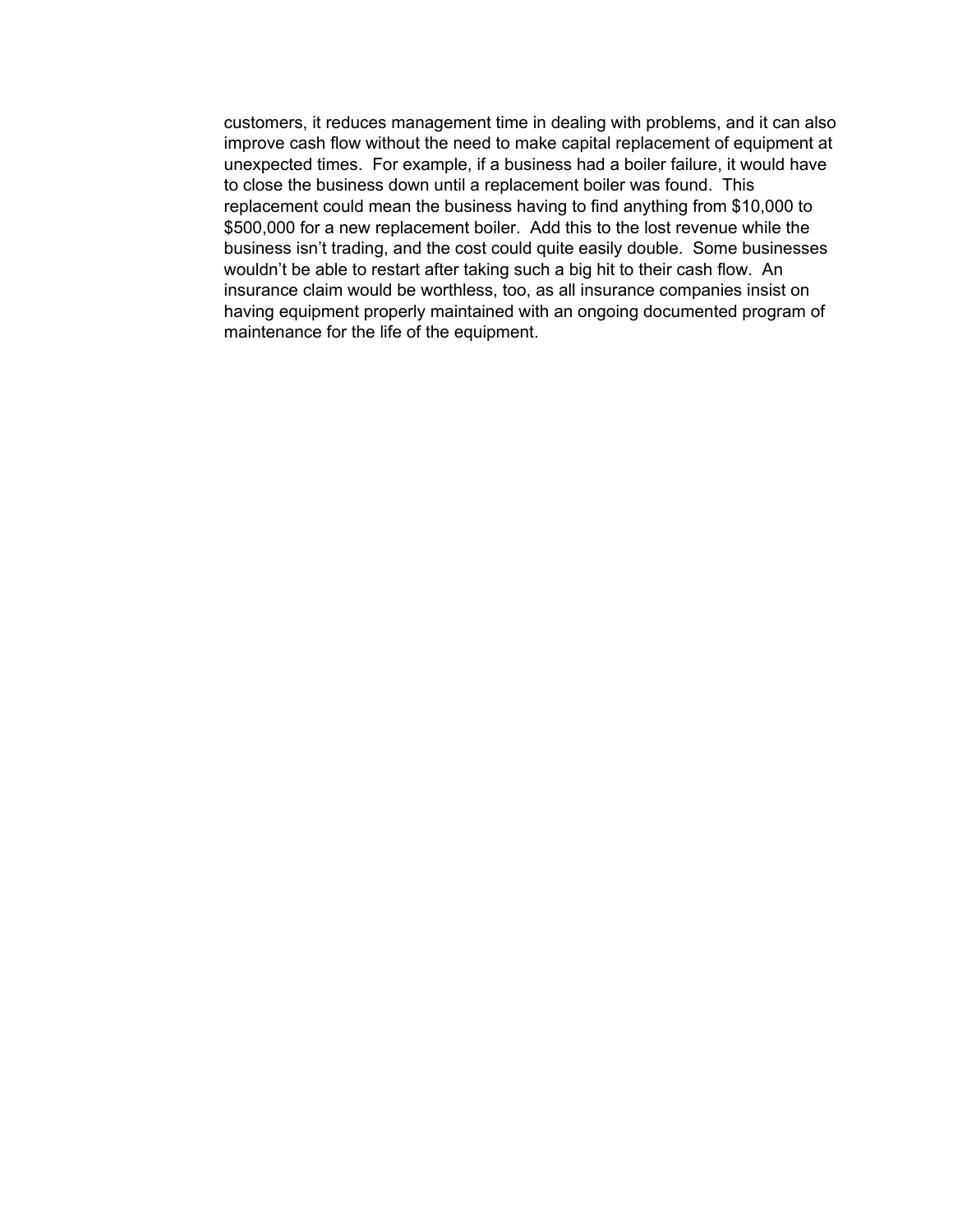<span id="page-20-0"></span>PART 3:

Energy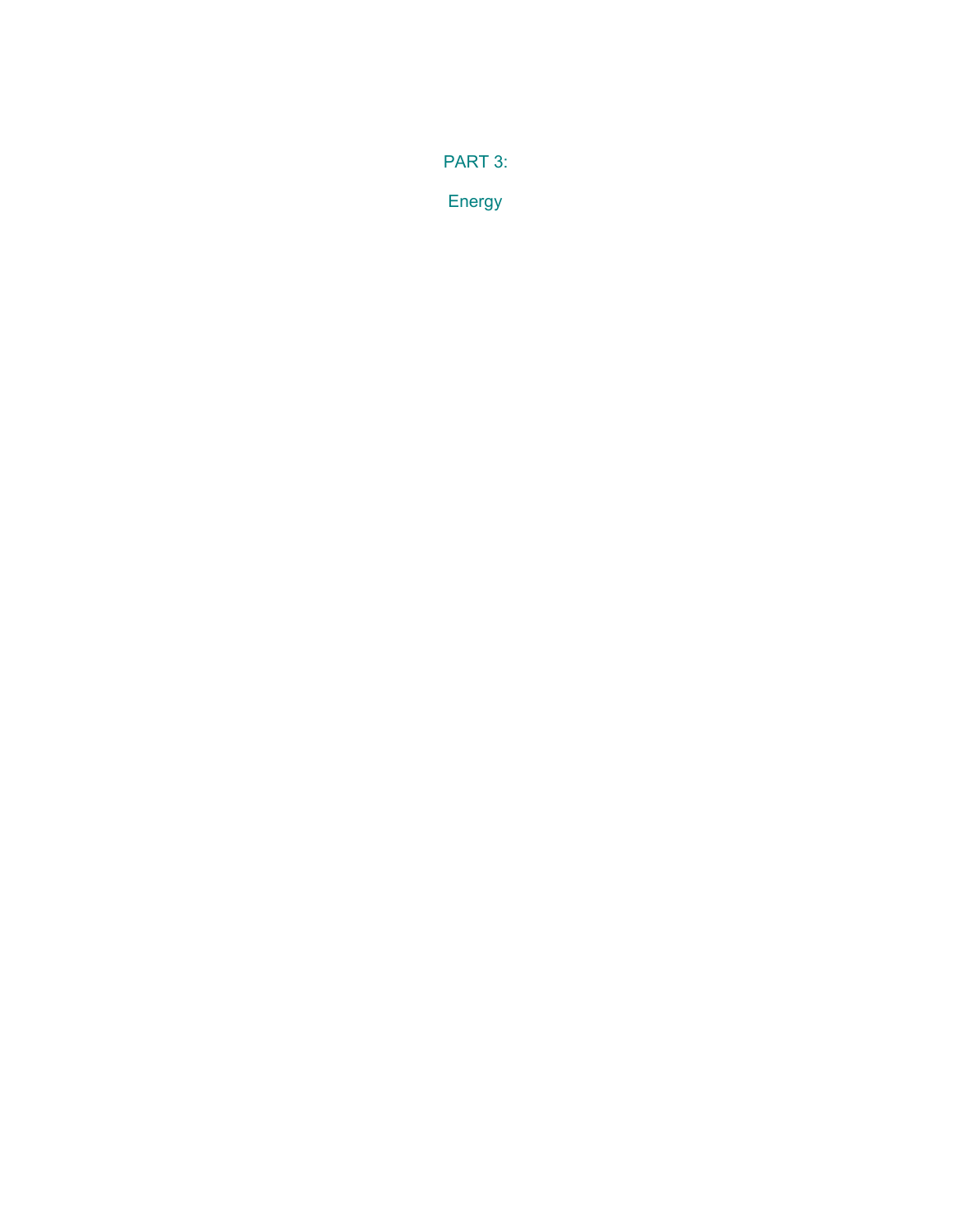# **70. Perform an energy audit of your property.**

By doing an energy audit of the property, you'll identify any weakness in the energy efficiency of the premises, and prioritize areas in order to save energy.

# **71. Insulate tanks and pipes.**

Insulating a water tank and pipework can significantly reduce energy costs. For example a normal domestic sized tank jacket costs around \$15, but will save \$45 per year on the energy bill. Likewise, an investment of around \$10 in pipe insulation can generate savings of around \$15 per year.

# **72. Replace old boilers with new energy efficient boilers.**

Most boilers over ten years old can operate at between 45%-85% efficiency. This means that for every 1000 units of energy that the boiler creates, it only outputs 450 units, or 45% of it, with the rest lost to inefficiencies and to the environment. Most new boilers operate at 95% efficiency or above, with the larger scale boilers operating at much closer to 100% efficiency.

# 73. **Insulate loft areas & ceiling voids.**

Around 25% of heated/cooled air is lost through uninsulated loft areas and ceiling voids. Although many premises already have insulation in place, most should upgrade this as it is recommended that there be a minimum of 300mm insulation. Unless constructed in the last few years, the building will probably have less than 100mm.

# **74. Install wall insulation.**

As well as loft and roof areas, heated/cooled air is also lost through walls. This can account for as much as 66% of total heat loss. Options can vary from having cavity wall insulation to internal and external insulated boards.

# **75. Upgrade glazed units.**

Upgrade any glazing in the building to A-rated triple glazing on north facing windows, and A-rated double glazing on south facing windows.

# **76. Check for gaps or broken seals in glazed units.**

Check windows, doors, and glazed panels for any gaps or broken seals. Checking glazed units for draughts or gaps between the glass and the frame of anything more than 1mm can help spot areas of heat loss, and taking action at these areas can reduce energy loss.

# **77. Keep windows closed when using either heating or cooling equipment.**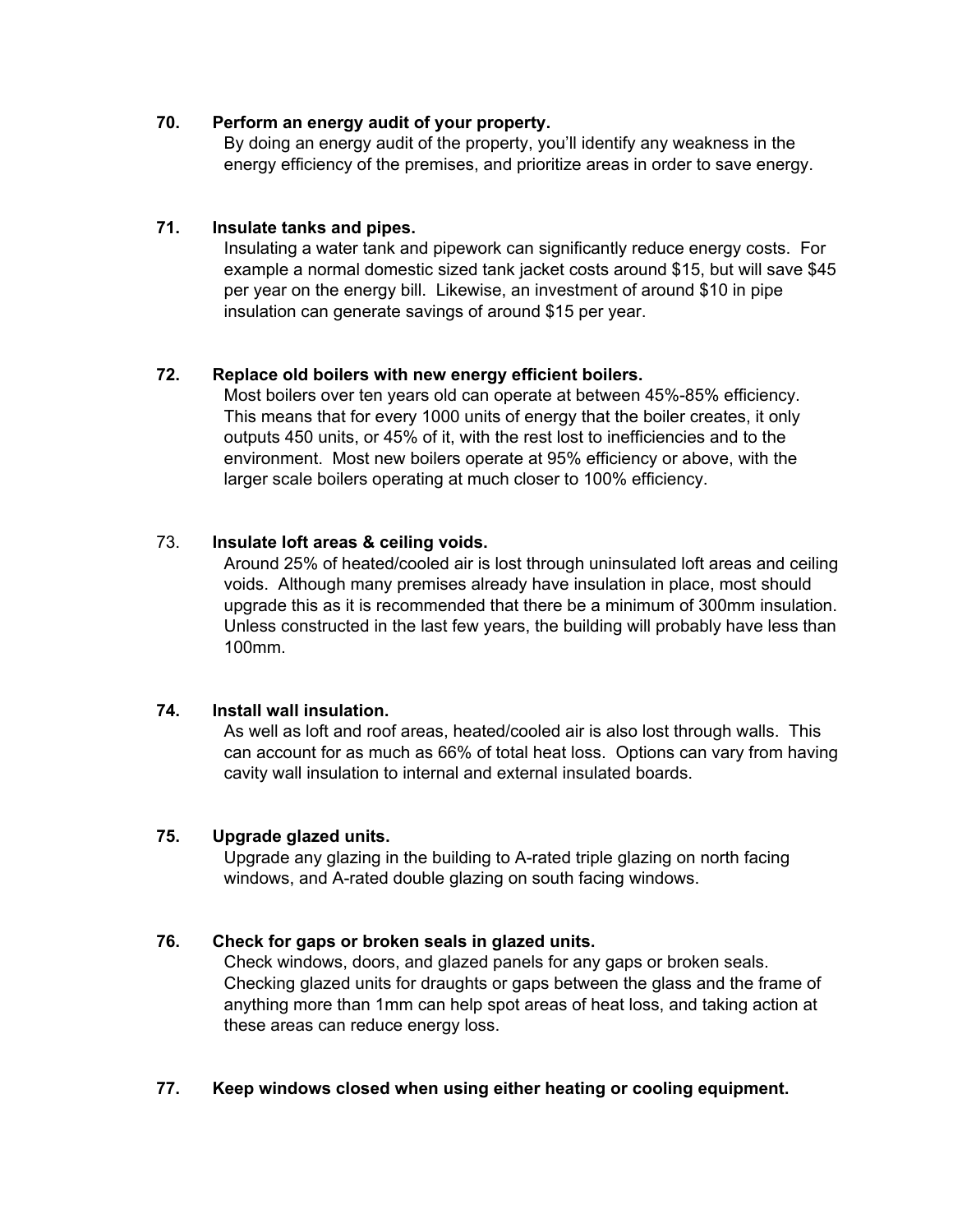Although it seems obvious, many people will open a window when they feel it's too warm while the heating system is still operating. This can especially be the case in larger buildings with more than two or three staff working there.

# **78. Keep doors closed when using either heating or cooling equipment.** By keeping doors closed, the conditioned air can build up within a particular space much faster. If doors are open, the heated air will dissipate into corridors and adjacent rooms, taking much longer for the desired space to be heated.

# **79. Install draught strips around doors.**

Over time, a building's internal parts can expand and contract, according to heat and moisture levels, both pre and post installation. This is especially evident in the first two to three years. This can mean that gaps can form around doors, leaving a small space for air to pass between areas, causing a draught. Some more expensive doors have draught strips integrated into the original door. Where this isn't the case, adding a draught strip can be an inexpensive way to improve the energy efficiency of a space.

#### **80. Install sensors to doors and windows.**

Install sensors to automatically switch off heating or cooling equipment in the event of doors or windows being opened. Having these sensors linked to an alarm can also help in changing staff behaviour around improving the energy efficiency of the building.

# **81. Install air curtains.**

Install air curtains above external doors to stop cooled/heated air from leaving the area as much as possible.

#### **82. Build a separate lobby.**

Construct a lobby area where people/vehicles enter the building, especially where activity takes place, to stop heated/cooled air escaping.

#### 83. **Insulate the floor.**

Around 15% of heat/cooling is lost through the floor. Insulating a floor can be a very disruptive process to your business, and so should only be considered as part of a phased or complete refurbishment of the building.

#### 84. **Install an underfloor heating system.**

This is the most efficient type of heating system as it's provided at feet level and travels up to the head level. It's also equally distributed across the area unlike conventional heating systems. It can be controlled by area, but is not as focused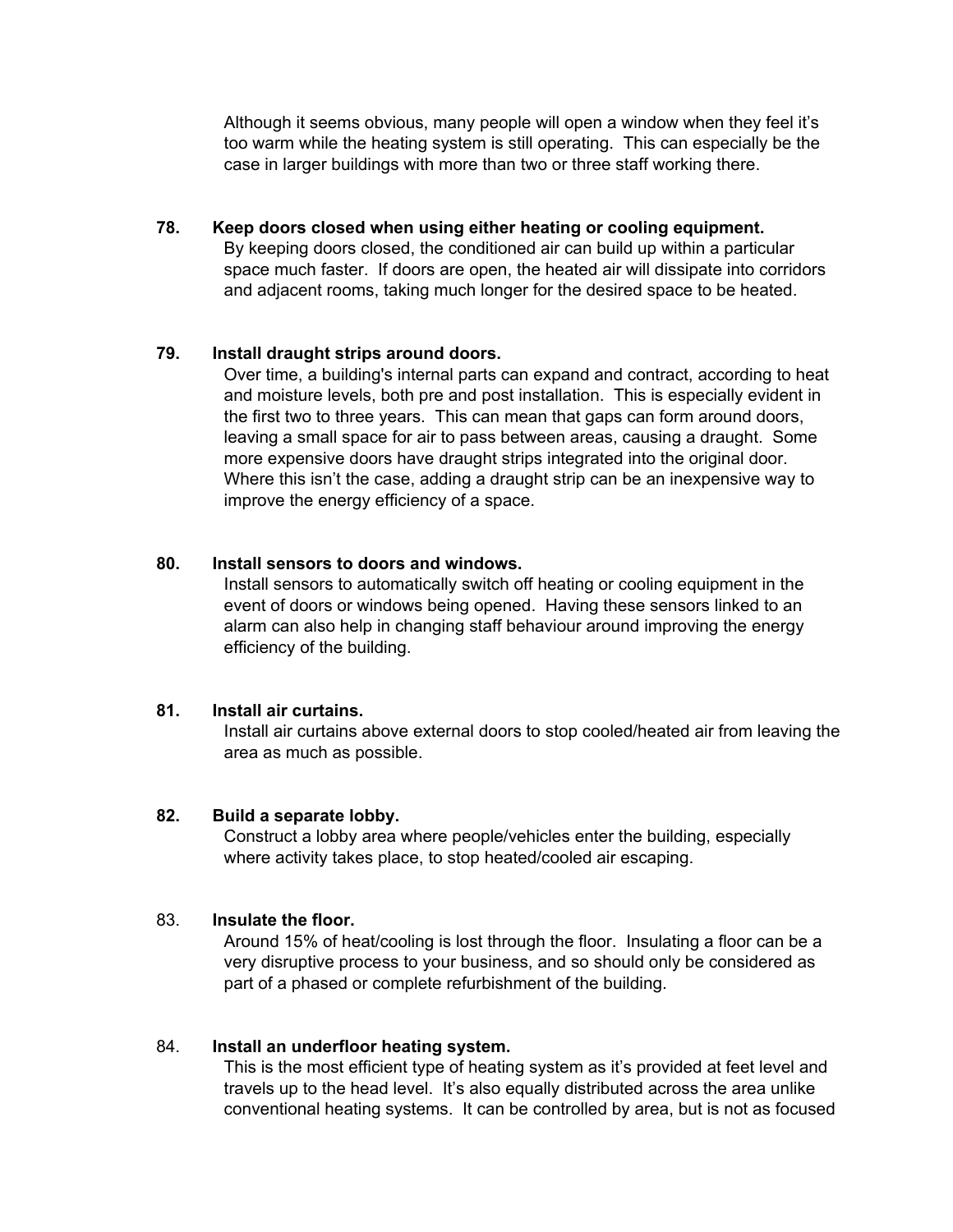as plugging in a single electric fan heater next to an occupant. There are two types of underfloor heating system: firstly, a piped system, and secondly, an electric mat system. The electric mat system is much easier to control and it has almost instantaneous heat switch on/off, but is fairly expensive on running costs. The piped system is much cheaper on running costs, using a network of pipes run around the floor area and a central heat generator which can be from biomass, gas, oil boilers, pumping heated liquid around the network of pipes until the area is up to the required temperature. The piped system takes much longer to heat up/cool down, but this problem can be rectified by incorporating a weather watching device, along with automated timing based on occupancy levels in the building. Using an underfloor system also means that wall areas are not taken up by radiators or ductwork. This type of measure is only really suitable for premises with a phased or complete refurbishment, as it requires major areas of flooring to be open, but it can be tied into insulating the floor area at the same time.

#### 85. **Turn PC's and other electrical equipment off sleep mode.**

By completely powering down equipment, a small 2-3 man office can save around \$100/year.

#### 86. **Turn your heating thermostat down by one Celsius.**

Turning down your heating thermostat by just one degree Celsius will save 8% of your heating energy consumption.

#### 87. **Turn up your cooling thermostat by 1 Celsius.**

Turning the thermostat up by one Celsius will save 8% of your cooling energy consumption.

#### **88. Automate all systems.**

Automating the control of both heating and cooling systems to come on just before staff arrive (if needed) saves the equipment running when staff aren't in the building.

#### **89. Remove all human control.**

Removing the ability for the building occupants to adjust the temperature can help you maintain an even and comfortable temperature for all occupants of the building. For example, one occupant might feel it's too warm, and so turn the air conditioning on, while the other occupants then find it too cool and so switch on the heating. Apart from having two systems operating against each other, it also means that both systems have to work extra hard to heat/cool the pre-treated air just to get it back to what it was already. By removing all control, it removes the ability of staff to do this.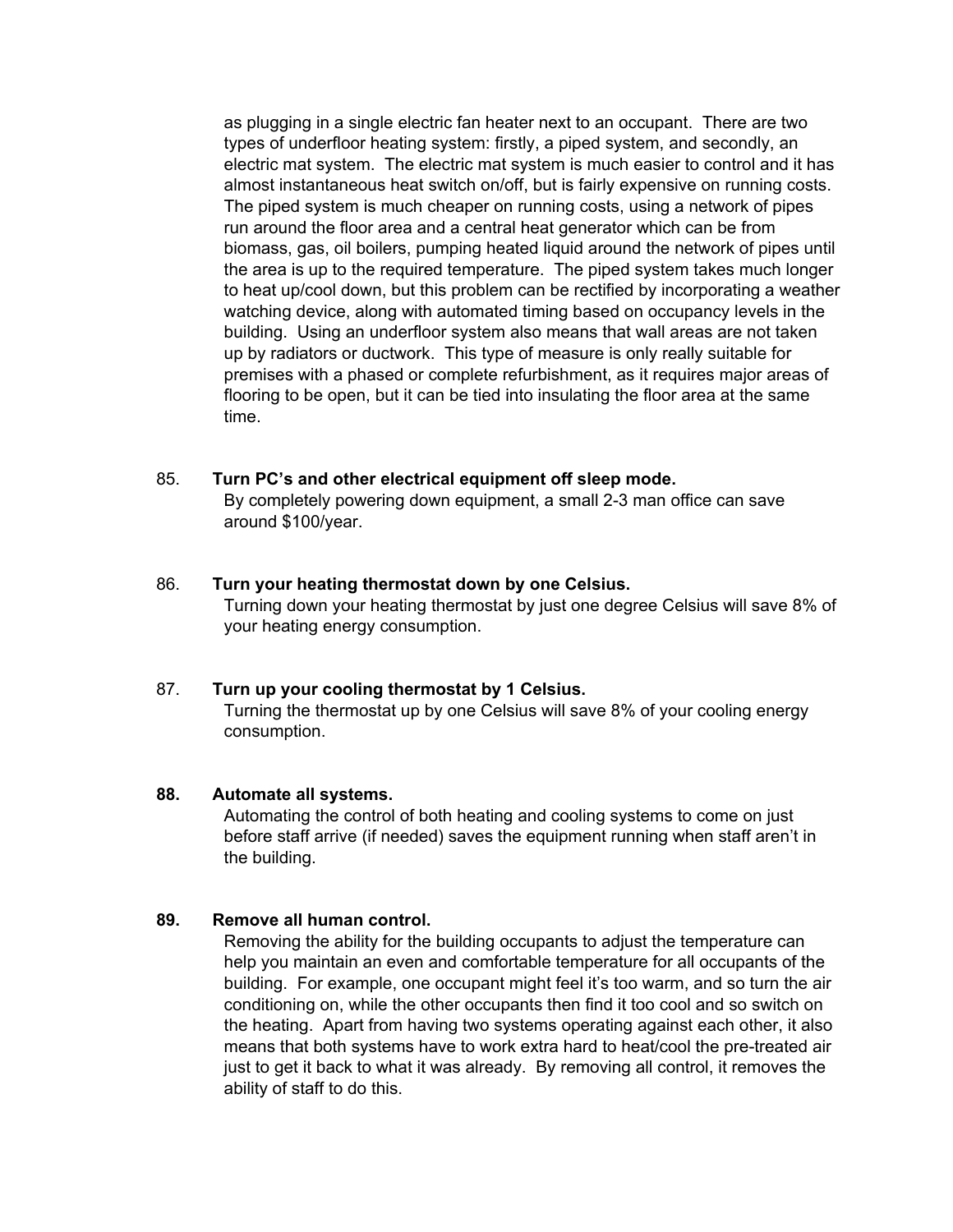# 90. **Provide staff with branded workwear sweatshirts and jackets.**

This will improve your brand presence externally, but also means that building occupants will be less inclined to turn up the heating as they'll be wearing sweatshirts and don't feel the cold as much. By providing staff with sweatshirts, you could turn the heating down by 2 or 3 Celsius, and they won't notice it, saving you almost 25% on your heating energy bill. Doing the same for air conditioned space will achieve the same end result too.

# **91. Develop an energy saving culture, & ambassador program.**

Provide rewards to the best individual, or group for performance. Such a scheme could be used for promoting your business environmental credentials to the outside world and go towards strengthening your brand to existing and potential customers.

# **92. Install blinds on windows to avoid overheating.**

Installing blinds, especially on south facing windows, reduces the amount of heat entering the building, which in turn reduces the amount of cooling needed. This is an additional form of controlling the heating/cooling of a building.

#### **93. Use solar shading on the building.**

Using solar shading on a building reflects the sun's glare away from windows, and can also improve the appearance of some buildings.

# **94. Turn the water temperature down.**

If your business uses laundry equipment, turn the water temperature down to 30 Celsius instead of 40 Celsius.

# **95. Buy energy efficient appliances.**

Most electrical appliances come with an energy efficiency rating between A and G. Choosing the most energy efficient may cost a little more upfront, but can save up to \$130 per year in running costs.

# **96. Replace baths with showers.**

If your business has a requirement to provide bathing facilities, such as a hotel, remove all baths and instead install showers with water efficient heads. This could save you up to \$200 per year on energy and water bills per bath.

# **97. Replace older lighting with new LED lighting.**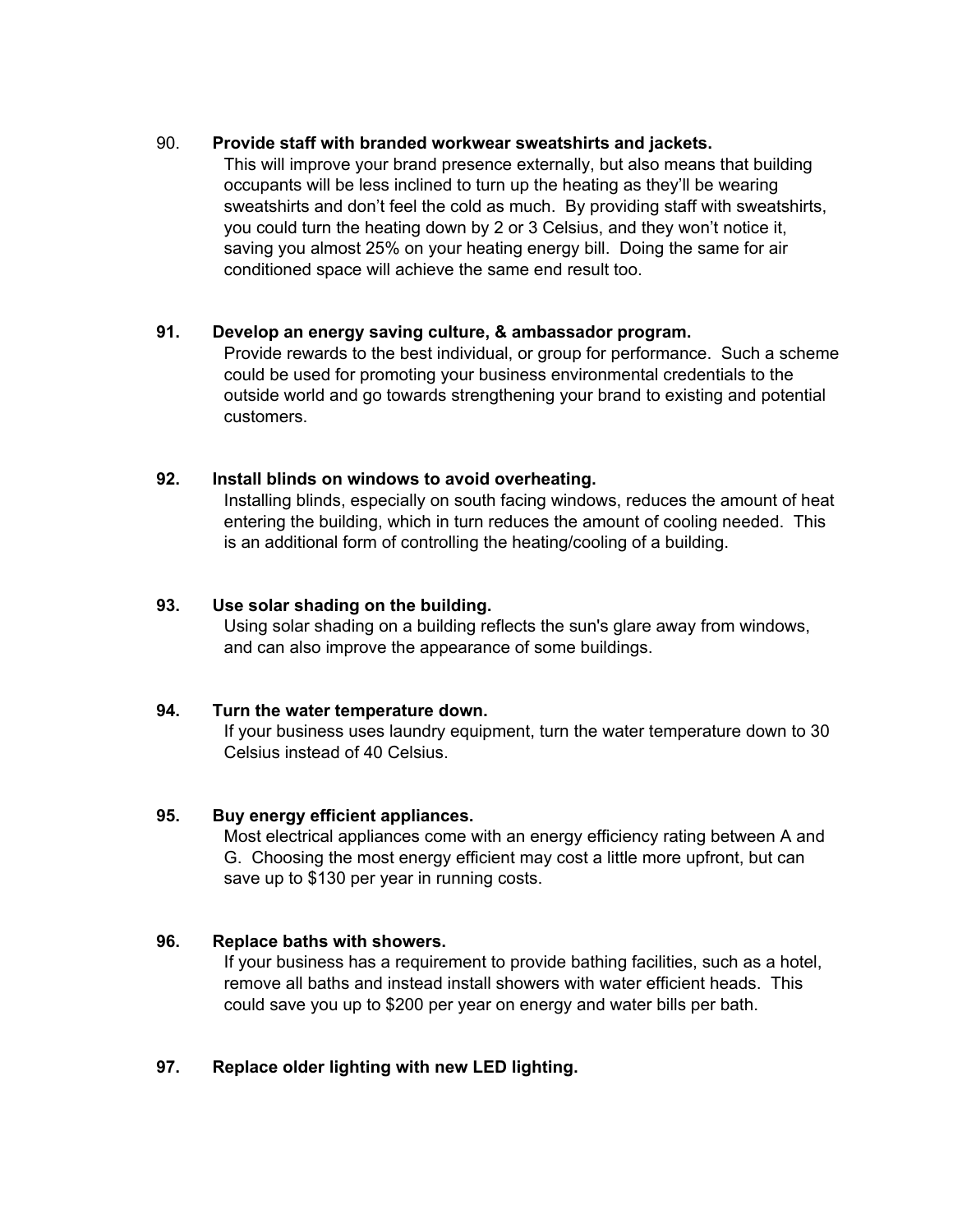Replace halogen, discharge and fluorescent lighting with LED smart lighting. This can save up to 87% of running costs, it has a life expectancy up to 25 times as long, and has virtually zero maintenance cost.

#### 98. **Install daylight level sensors to control light levels.** This means that if the sun starts to shine mid-day, the lighting system will automatically dim, thus saving energy.

#### 99. **Install occupancy sensors rather than light switches.**

This can be split up just to operate on a very small and specific area such as one desk space, within a much wider office area. It can be used for any building type rather than just office spaces.

# **100. Use bright colors for decorating surfaces.**

Wherever possible, decorate brightly colored walls, floors, and ceilings using reflective materials.

#### **101. Reduce ceiling heights.**

If a ceiling height is above 2.4mtr high, aim to reduce it by installing a new suspended ceiling. Reducing a ceiling that is 3.5 mtr high to 2.4mtr can reduce heating, cooling and lighting demand for that area by over 30%.

# **102. Use reflective tape on the rear of radiators.**

Using reflective tape on the back of radiators reduces heat from being lost into the wall.

# **103. Zone areas of the building for better control.**

Dividing a floorspace into localized zones to better control the heating/cooling/lighting system means that if only a small area of the premises are used, you won't need to heat/cool/light the entire floorspace.

# **104. Install area thermostats for each zone.**

Installing individual thermostats for each zone means that when a smaller area is at the correct temperature, the zone switches off, making the equipment much more efficient.

# **105. Install a buffer tank to reduce boiler cycling.**

Integrating a buffer/accumulator tank for storing heated/cooled water ready for circulation into the premises reduces boiler cycling, and helps keep it running efficiently. If using a buffer tank, ensure that it is not oversized, as an oversized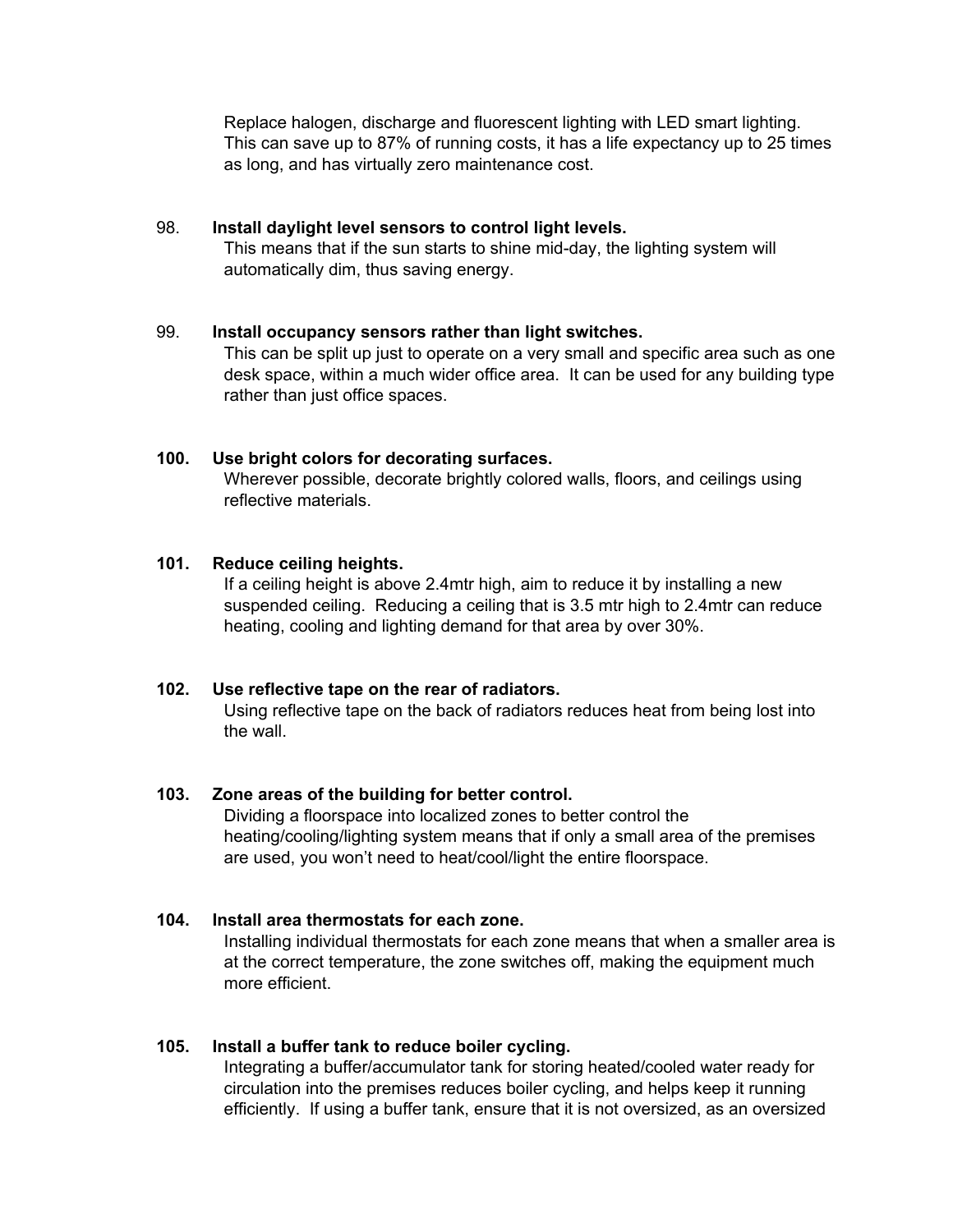tank will not use all of its water capacity before the temperature of the water is lost.

#### **106. Generate your own energy onsite.**

Generate your own energy on site and sell surplus energy back to the grid. This reduces your reliance on the energy company whilst reducing your energy costs.

#### **107. Use heat recovery to recirculate heat.**

Taking heated air from one area, cleaning it, and redistributing it elsewhere in the premises can mean saving on heat generation.

#### **108. Install Solar PV Panels.**

Installing solar PV panels to generate your own electricity from the sun means you get free electricity and any excess electricity can be sold back to the grid.

#### **109. Install a wind turbine.**

Installing a wind turbine to generate electricity from the wind onsite means you can generate electricity every time the wind blows. Excess electricity can be sold back to the grid.

#### **110. Install a CHP unit onsite.**

Installing a CHP (Combined heat and power) unit to generate heat/cooling and power from either gas or biomass fuel can mean lower energy costs, and excess energy can be exported either to the grid or sold to neighboring buildings.

#### **111. Install a Biomass Boiler.**

Installing a biomass boiler to generate heat/cooling which uses biomass fuel such as pellets, logs or chips can significantly reduce the cost of heating your premises.

#### **112. Install an Air Source Heat Pump.**

Installing an air source heat pump to generate heat/cooling from the air can reduce the cost of running your heating/cooling systems.

# **113. Install a Ground Source Heat Pump.**

Install a ground source heat pump to generate heat/cooling from the ground. This is done by both digging a large pit and burying coils of pipework, or by drilling a large borehole into the earth's core. This is an alternative to Air Source Heat Pumps.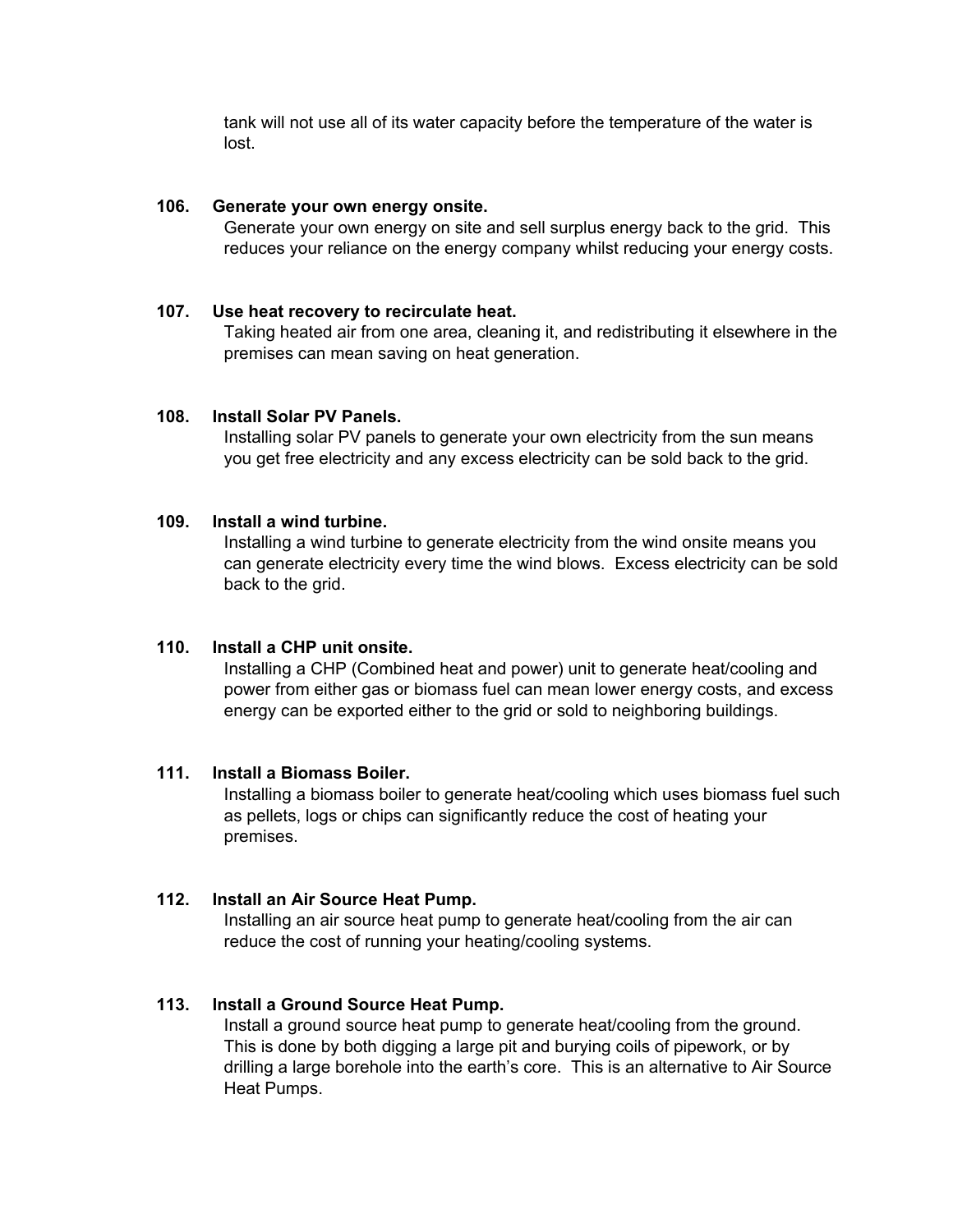# **114. Install solar water heating (solar thermal).**

This generates hot water from the sun. It works the same way as solar PV, except that water is contained in a number of cylinders within the panel and piped to your storage cylinder.

# **115. Replace any electric storage heaters.**

Replace electric storage heaters with an efficient boiler system. Dependent on their tariff, storage heating can be one of the most expensive types of heating systems as well as being inefficient.

#### **116. Switch energy suppliers.**

Comparing and switching energy suppliers can save over 10% on your energy bills.

#### **117. Pay by direct debit.**

Ask your energy supplier if paying by direct debit is cheaper or what the cheapest option to save money on your energy bills might be.

#### **118. Bulk buy your energy.**

Group together with others in your local area to increase buying power and get a larger discount.

#### **119. Reduce water usage.**

Reducing water usage, particularly hot water, will reduce your energy bills, both in terms of heating the water but also if the property is fixed to a water meter. This will reduce the units consumed by the property, reducing the overall water bill as well.

# **120. Perform a pressure test to the water supply.**

Performing a pressure test on the water supply will identify any potential leaks to the system. This is especially relevant between the external meter and where the water enters the building. Even a small dribble at each connection in the pipe can amount to extra costs in your water cost over time.

#### **121. Check the meter calibration.**

Installing secondary metering to all metered services will allow you to compare your official metered supply with your own meter readings. Inaccuracies of up to 40% have been found in some premises, which could substantially save your business money.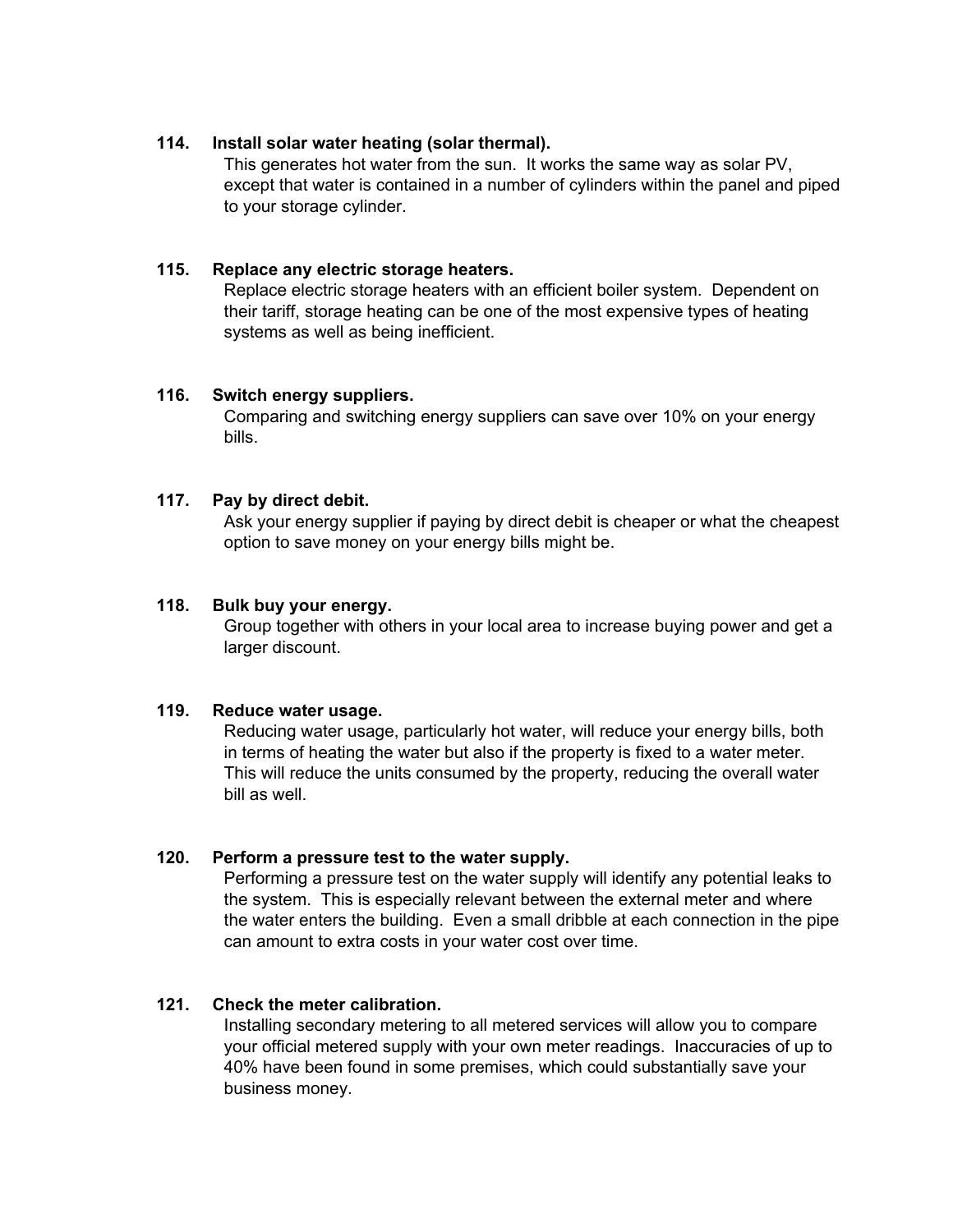#### **122. Use the boiler to generate hot water.**

Rather than using electric immersion heaters to heat water, use the boiler combined with a thermal store or accumulator tank.

# **123. Replace hand dryers with new energy efficient units.**

Install energy efficient hand dryers in place of old inefficient dryers or paper towels.

# **124. Go digital and remove paper wastage.**

Remove paper based processes from the business; instead, use IT based processes to reduce waste from the business.

# **125. Use occupancy sensors to reduce water.**

Use sensors on taps, especially in public areas, to prevent persons leaving taps running, and toilets flushing.

# **126. Don't heat up the water when the building isn't occupied.**

Savings can be achieved by installing either an automated control system or taking very basic steps such as installing a time clock.

# **127. Fit flow regulators to showers to reduce water.**

Though this shouldn't be performed on electric showers, a flow regulator will reduce the amount of water being used.

#### **128. Replace electric shower units to conventional mixer shower units.**

By replacing electric shower units with mixer units, it means that an efficient boiler system can generate the heat rather than using a high rated electric shower unit to generate it. An electric shower can use up to 40 times as much energy to heat the water, over that of a boiler generating heated water at much greater efficiency and scale.

# **129. Buy Waterwise recommended products.**

Only buy water efficiency products that have been labeled by the Waterwise recommended checkmark.

# **130. Educate staff.**

Educate staff and customers on the best way to be energy and water efficient. By educating them on how best to use energy, they can take what they've learnt,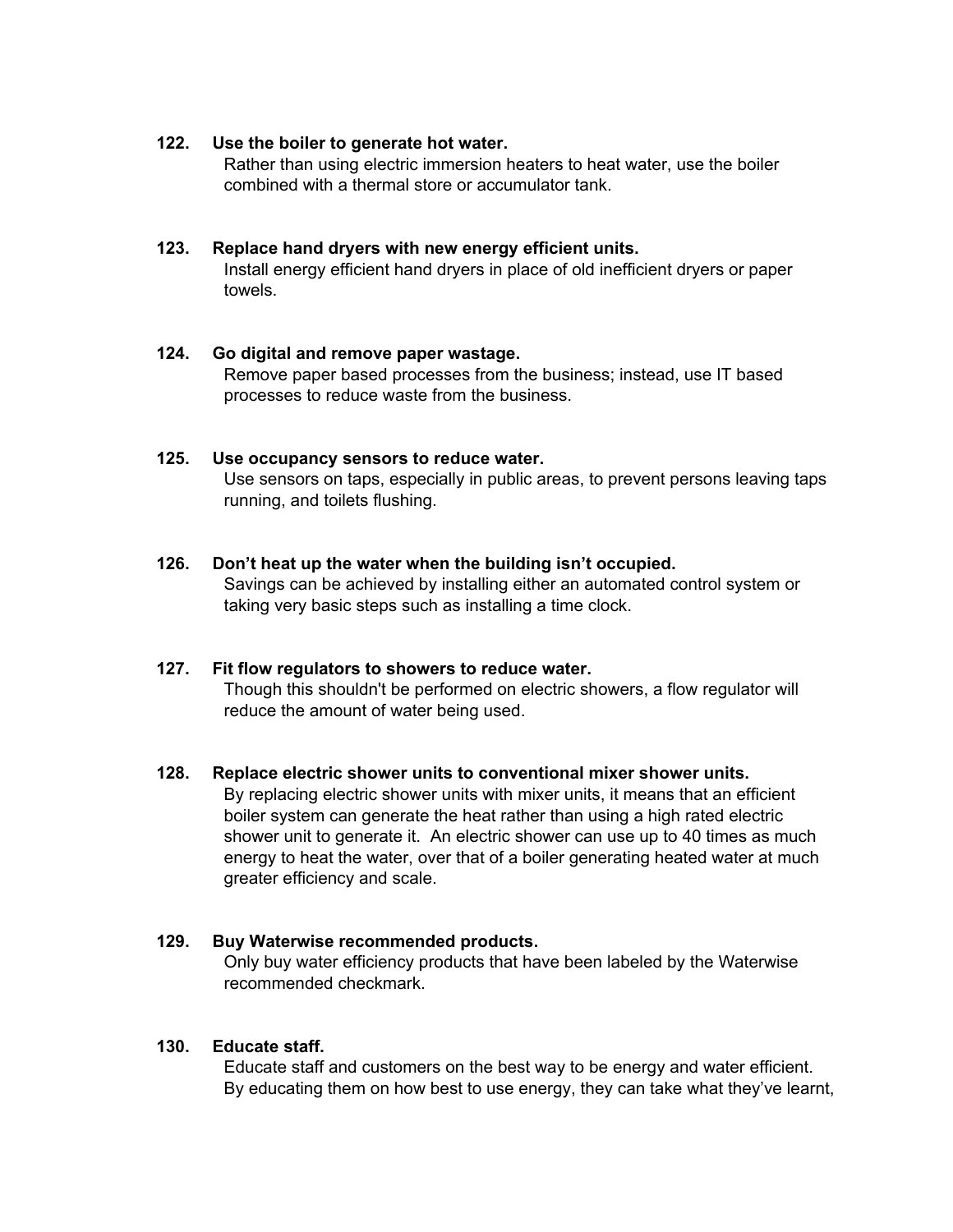and use it in their home environment too, meaning it starts to become a habit and way of life for them, thus cementing the process in their mind.

# **131. Repair dripping taps as quickly as possible.**

A dripping tap can waste 5,500 liters of water in a year.

#### **132. Fill fridges and freezers up.**

Where you have empty space, use crumpled newspaper or sealed plastic containers to fill the air gap. The less space available means less space has to be cooled.

#### **133. Clean fridge and freezer door seals.**

Regularly cleaning fridge and freezer door seals, and checking that they are not ripped or missing means a fridge or freezer unit doesn't have to work harder than it needs to.

#### **134. Keep refrigerated liquids covered.**

By sealing or covering any liquids in the fridge or freezer, the unit doesn't have to work as hard. Vapors given off by the liquid make the unit work harder to cool the space.

#### **135. Operate the refrigerated units at their optimum temperature.**

Ensuring the units run at their optimum temperature can help save money in running costs, as they don't have to work harder than they need to. The optimum fridge temperature is between 3 and 5 Celsius (37 - 41 fahrenheit). For a freezer, this is minus 18 Celsius (-0.4 fahrenheit).

# **136. Fit automatic door closers to fridge and freezer doors.**

Fitting an automatic door closer and/or an alarm system to the door will automatically close or will sound a buzzer to alert staff that the door has been left open.

# **137. Only place cool food in the fridge.**

Letting food cool before placing it in the fridge means the fridge unit will not have to work as hard to cool the food. Hot food can cause the whole area to heat up. This is subject to hygiene precautions.

#### **138. Properly maintain your fridge / freezer units.**

A well maintained fridge/freezer unit can reduce energy consumption of the units by 30%.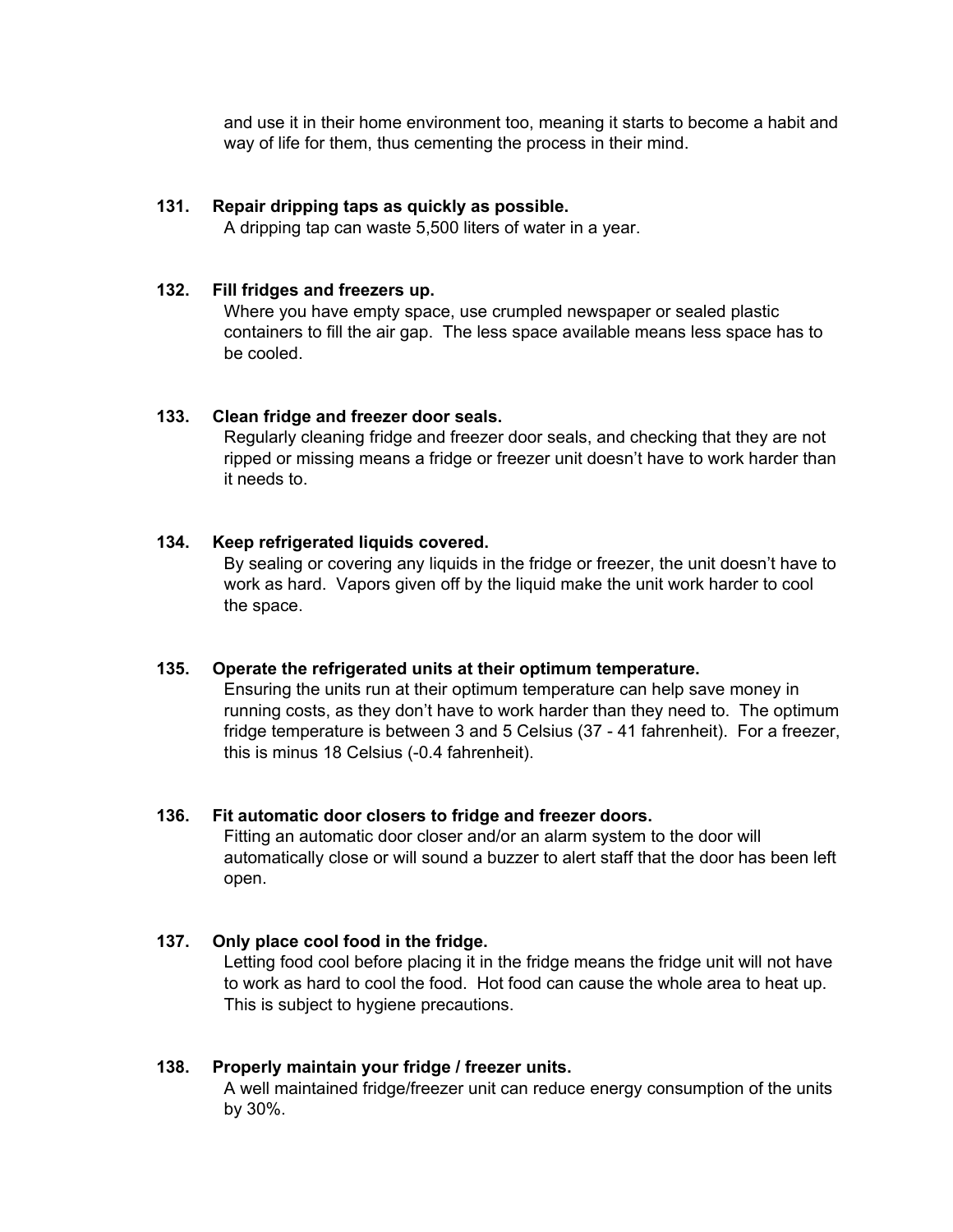# **139. Reduce room temperatures by fitting LED lighting.**

Fit LED lighting to reduce temperatures and the need for cooling. Many traditional types of lighting create large amounts of heat, so much so that it's impossible to touch one of these units without suffering burns to the skin. An LED light unit does not create any heat whilst operating.

#### **140. Reduce room temperatures by removing IT equipment.**

Get rid of IT equipment such as servers and desktop drives from an area to reduce cooling requirements.

#### **141. Remove phone chargers from use.**

Unplug phone chargers and other transformers such as power packs when not in use.

#### **142. Reduce unnecessary boiling.**

Only boil the water that's needed when making hot drinks. One example of this can be to replace large water boilers and electric urns with localized kettles in canteen areas.

#### **143. Close blinds at night.**

Close blinds at night to keep any built up heat during the day from escaping during the colder months. It also improves security on the building.

# **144. Upgrade old equipment.**

Upgrade and replace any energy consuming equipment that is over 10 years old, as energy efficiency reduces over time, or equipment just takes more time to achieve the same output, hence consuming more energy to achieve the same result.

# **145. Regularly clean windows.**

Clean windows and roof lights regularly to increase natural daylight entering the building and reducing the necessary lighting.

# **146. Remove signage from windows.**

Remove any signage or decoration from windows and doors to increase natural daylight entering the building.

#### **147. Clean lighting diffusers, reflectors, and shades.**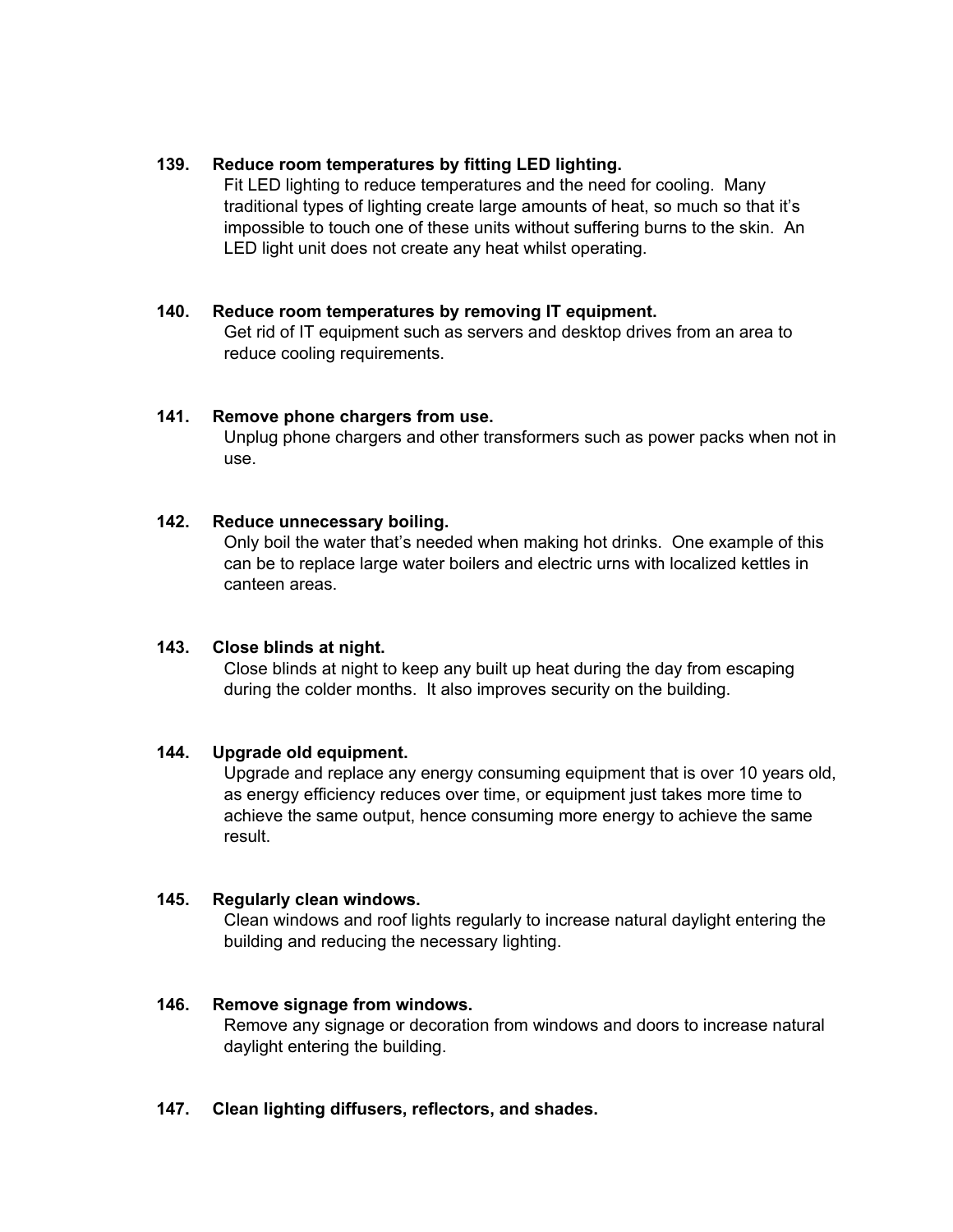Cleaning diffusers, reflectors and shades helps increase light output from each unit.

# **148. Install horizontal blinds.**

Use horizontal blinds that tilt light to the ceiling rather than using black out blinds. By reflecting light toward a white reflective ceiling, this naturally acts like an additional source of light in the room.

# **149. Install programmable controllers.**

Fit seven day programmable controllers to any mechanical ventilation fans to prevent operation when the building isn't occupied.

# **150. Reset frost thermostats.**

Reset any frost protection thermostats to ensure that they are not set too high.

#### **151. Don't simultaneously use heating and cooling equipment.**

This can be done by installing a management system which will isolate one unit over another. Ideally both systems wouldn't be able to operate within the same period, for example, not operating within the same 12 hours unless for emergency operation.

#### **152. Keep vehicle access doors closed as much as possible.**

Installing alarms fitted to access doors acts as a deterrent for staff to open them, and to close them soon after.

# **153. Switch immersion heaters off if the boiler is running.**

An immersion heater can consume 16 times as much energy to heat water over that of using a boiler. Most people do not realize that an immersion heater is switched on, and heating the water, when a boiler has already pre-heated it.

# **154. Reduce excessive storage of heated water in low demand.**

If an accumulator storage tank is being used, ensure that it isn't oversized, as it will not be able to use all of the heat generated. Consequently, it will have been heated up for no reason.

# **155. Fit circulatory fans to improve air circulation.**

Fit circulatory fans in high ceiling and high bay areas (for example, in a warehouse environment) to stop heat from collecting in high level pockets of the roof space.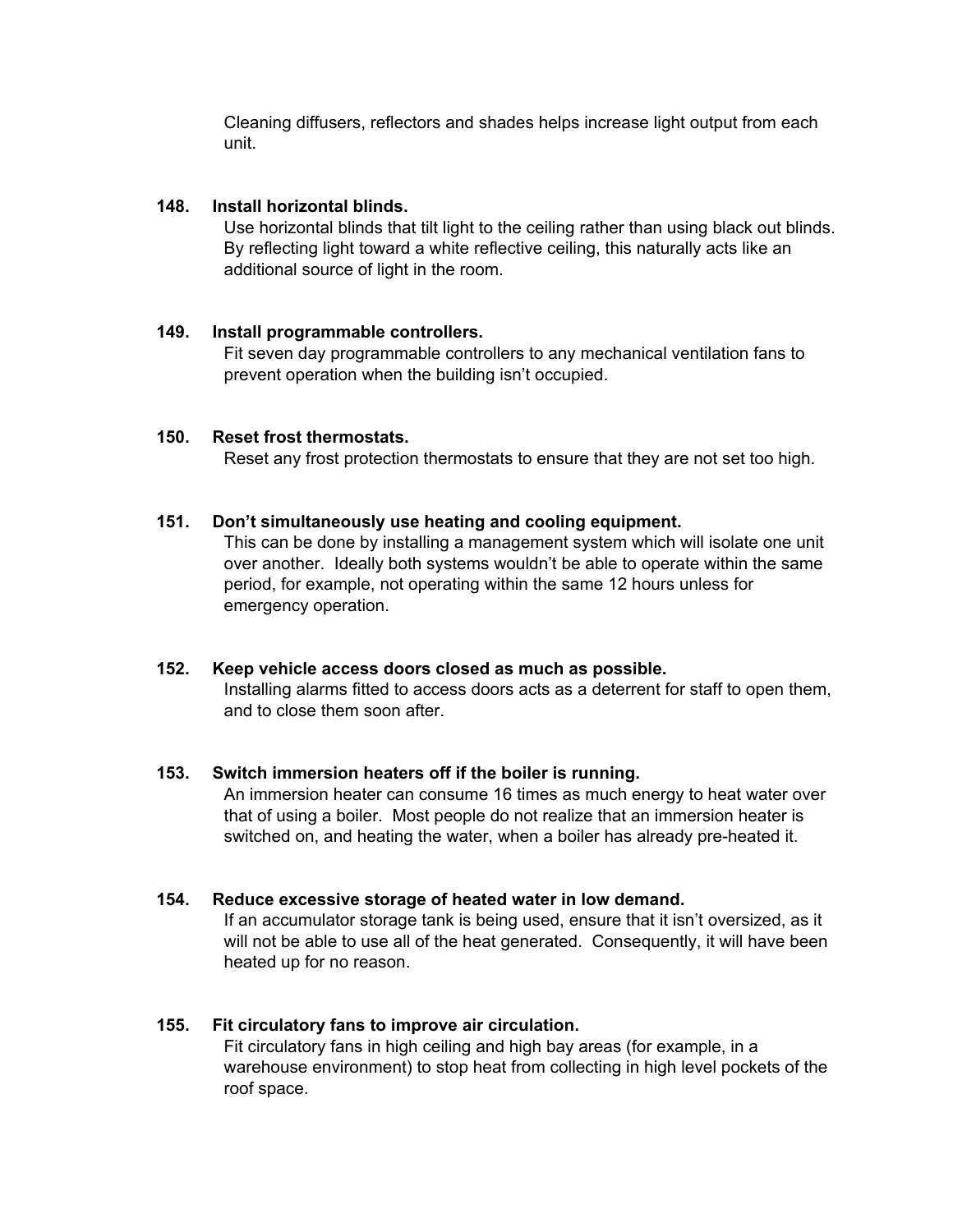# **156. Implement regular service maintenance for heating equipment.**

Having a regular service plan on heating equipment can save over 10% on heating costs.

#### **157. Install boiler sequencing.**

If using multiple boilers, install boiler sequencing controls.

#### **158. Replace old boiler equipment.**

If boilers are over 10 years old, consider replacing them for more efficient boilers. When considering an alternative replacement boiler, the total lifecycle cost of each option should be considered, including maintenance costs, likely fuel costs in the future, life expectancy, capital cost, etc

# **159. Adjust time clock settings.**

Check that boiler time clock settings are correct or adjust if necessary to prevent operating out of hours. Many times a staff member, rather than checking the time clock is set correctly will simply just 'advance' the boiler so that it fires in manual mode. This means the boiler could wind up operating 24 hours a day

# **160. Use occupancy sensors for extract fans.**

Install time controls with occupancy sensors on local extract fans.

# **161. Clean any fan grilles and ductwork to ensure it operates efficiently.**

It's a mandatory requirement that ductwork is cleaned internally on a regular basis, but many don't realize that it can improve suction which also improves the efficiency of the system as it doesn't have to work for as long to extract the same volume of air.

#### 162. **Use immersion heaters only in emergency situations.**

Switching off immersion heaters can prevent accidental use when the boiler is already heating water.

# **163. Control outside lighting better.**

Fit time controls, combined with photocell sensors, to control outside lighting.

# **164. Replace old fan units with new.**

Replace any old inefficient fan units with high efficiency units, incorporating variable speed drives where appropriate.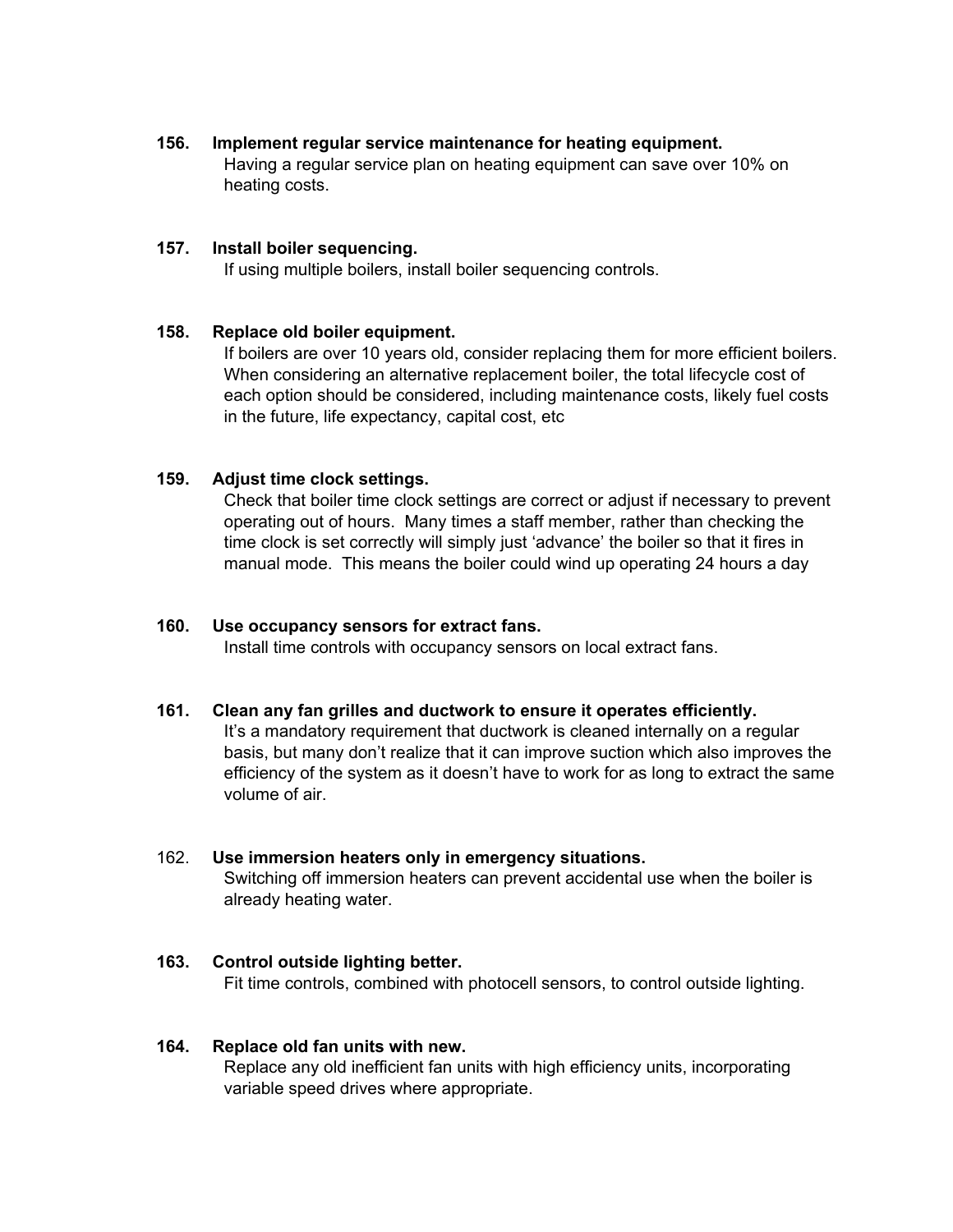#### **165. Remove warm air with the ventilation system.**

Rather than using air conditioning to cool a building, use the ventilation system to remove warm air at night, which reduces demand for air conditioning the following day.

# **166. Stop operating Air conditioning units under 24 Celsius.**

Adjust temperature set points so that air conditioning does not operate under 24 Celsius (75 fahrenheit) unless for a specific process requirement.

# **167. Increase air circulation.**

Increase air recirculation when using air conditioning to reduce demand on the system.

# **168. Use solar film to reduce heat.**

Use solar film on south facing windows to reduce overheating in the summer and reduce demand on air conditioning.

# **169. Use natural ventilation to cool a building.**

Use natural cross ventilation to cool a building rather than air conditioning.

# **170. Use door closers to separate areas.**

Fit automatic door closers to separate spaces where air conditioning/heating is being used within that area and to prevent treated air escaping to other areas.

# **171. Perform preventive maintenance to air conditioning equipment.**

Preventive maintenance reduces downtime, can reduce costs by up to 30%, and improves the life expectancy of equipment.

# **172. Replace older motors and drives with high efficiency units.**

Old motors can be very inefficient. As they get older, inefficiencies are increased, and it costs more to run them. Replace these with new high efficiency units.

# **173. Perform thermal imaging on equipment.**

Perform thermal imaging inspections on equipment to assess how hard they are working. Assess the reasons why those pieces of equipment are working harder than others, and rectify where possible. Upgrade any identified equipment that cannot be rectified. Often older equipment will have to work harder to generate the same level of output, which means it uses more energy to create that output.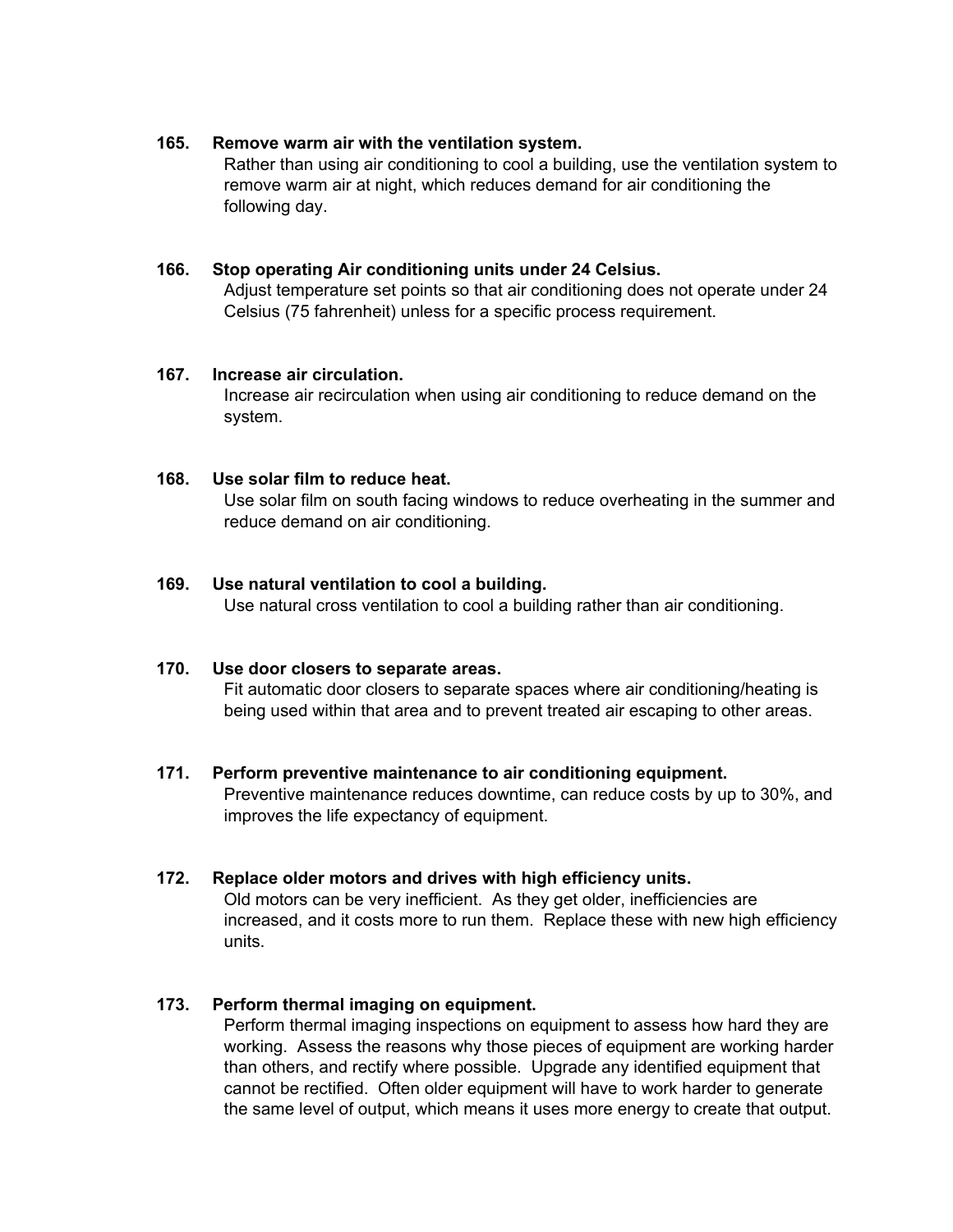#### **174. Remove all unused equipment.**

Remove/isolate any equipment that is no longer doing a useful job.

# **175. Replace oversized motors.**

Replace oversized motors with correct sized high efficiency motors. Some motors have been previously installed as an oversized unit, in the false belief that if it didn't have to work as hard, it would use less energy. With the latest high efficiency motors, motors can be sized for the load they are driving, and still use much less energy than their older alternatives.

#### **176. Replace worn drive belts and pulleys on motors.**

Motors that work harder use more energy to do the same job.

#### **177. Install voltage optimization units.**

Consider installing voltage optimization units to improve motor performance as the electricity supplied to the motor is kept constant meaning the motor doesn't have to work harder as it fluctuates.

#### **178. Properly maintain electric motors and drives.**

Properly maintaining electric motors and drives means less down time, and more efficient running. Putting in place a preventive maintenance plan is a good way to achieve this.

#### **179. Install variable speed drives.**

Replace fixed speed motors with variable speed drives, especially for fans, pumps, and air compressors.

#### 180. **Install building controls.**

This can save up to 20% on energy costs, and improve how the building operates.

# **181. Regularly check time clocks.**

Check that all time clocks are set at the correct time and day. Making a quick check of these weekly can help you save considerably.

#### **182. Set the correct on/off cycles.**

Check that all time clocks have correct on/off cycles set.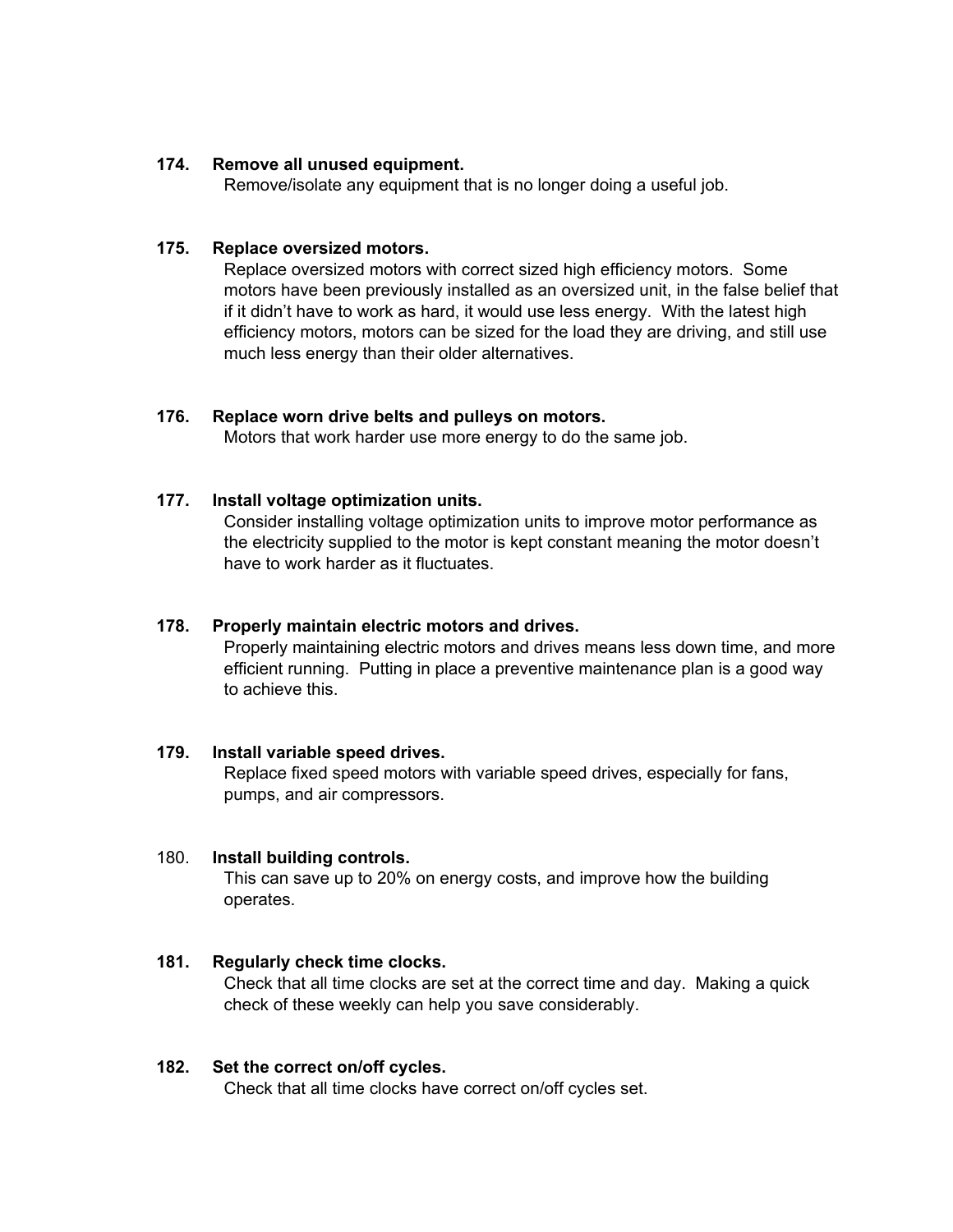# **183. Regularly check all thermostats.**

Check that all thermostats are set to the correct setting and adjust if necessary.

#### **184. Check occupancy sensors are set up correctly.**

If occupancy sensors are installed, check their sensitivity and run time, and adjust where necessary.

#### **185. Install occupancy sensors for all services.**

If an occupancy sensor isn't already fitted to control a piece of equipment, consider whether fitting one could reduce the time that equipment operates. For example, if a piece of equipment only needs to operate when someone is present, then fitting an occupancy sensor to that piece of equipment will save money.

#### **186. Encourage staff to suggest ways of reducing energy.**

Tying this into some form of reward scheme can help build habits for your workforce, and a company mission around sustainability.

#### **187. Fit timers to electrical appliances.**

Fit seven day timers to all equipment, such as vending machines, where they are left on normally, so that these can be isolated when the building isn't occupied.

# **188. Use the built in energy saving function.**

If equipment has a built in energy saving function, set this up to operate

#### **189. Swap separate devices for multifunction devices.**

Use multifunction devices instead of separate devices such as individual printers and copiers; use a central multi-function, multi user device. Whilst the energy efficiency will be increased with a central unit, it should also be cheaper when replacing ink cartridges.

# **190. Install flat screen monitors and TV's.**

Replace old monitors and TV's with new flat screen models.

#### **191. Switch to portable IT equipment.**

Where possible, use laptop or tablet PCs instead of desktops. These save 90% energy over desktops.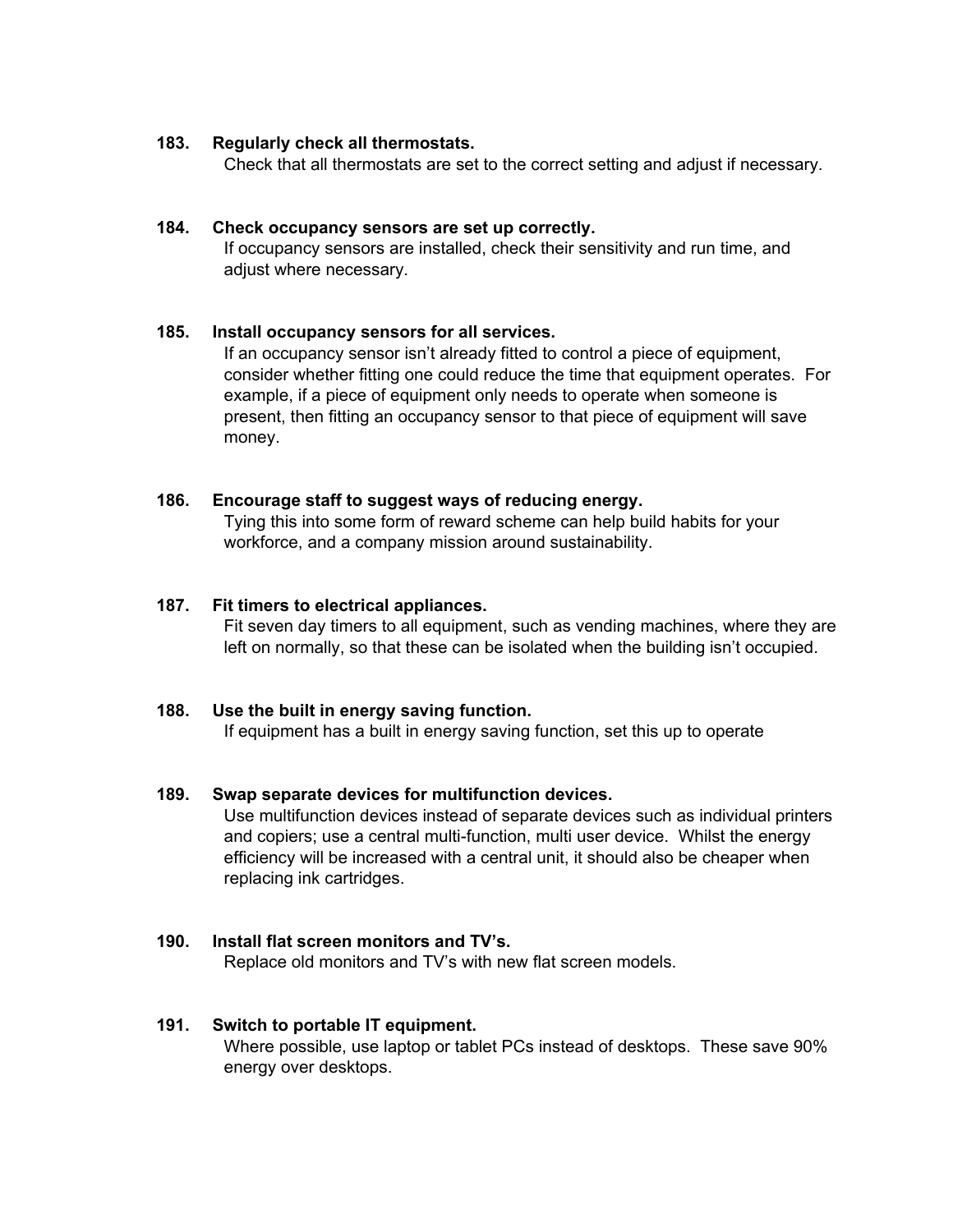# **192. Reduce overcooling a refrigerated space.**

Do not overcool refrigeration equipment. Every 1 Celsius equates to 2% of energy consumption on an efficient system, but more on an older inefficient system.

# **193. Clean refrigerated display cabinets.**

Regularly clean refrigerated display cabinets. Doing this removes buildup of deposits over vents and thermostats, and the equipment can continue to operate efficiently.

# **194. Use night blinds on refrigerated cabinets.**

Use well fitted night blinds or covers on all open cabinets to reduce cooling load during non-trading hours.

# **195. Use a glass riser on refrigerated cabinets.**

Use a glass riser (weir plate) at the front of display cabinets to save approx. 3% on energy costs for running each cabinet.

# **196. Inspect refrigerated pipework regularly.**

Check the condition of any refrigerated pipework insulation and replace if necessary.

# **197. Use chiller sequencing to control multi chillers.**

Optimize chiller sequencing to share refrigeration demand if multiple chillers are present.

# **198. Plan preventive maintenance tasks for refrigeration.**

Have a suitable preventive maintenance plan for refrigeration equipment. This can remove downtime along with loss of perishable goods lost during the downtime of a poorly maintained refrigeration unit.

# **199. Assess where heat is escaping from the building.**

Perform a thermal imaging assessment to the external facades of a building to determine where heat may be escaping.

# **200. Repair identified gaps in the building fabric.**

Fill or repair any gaps in walls to prevent treated air from escaping.

# **201. Remove damp before upgrading insulation.**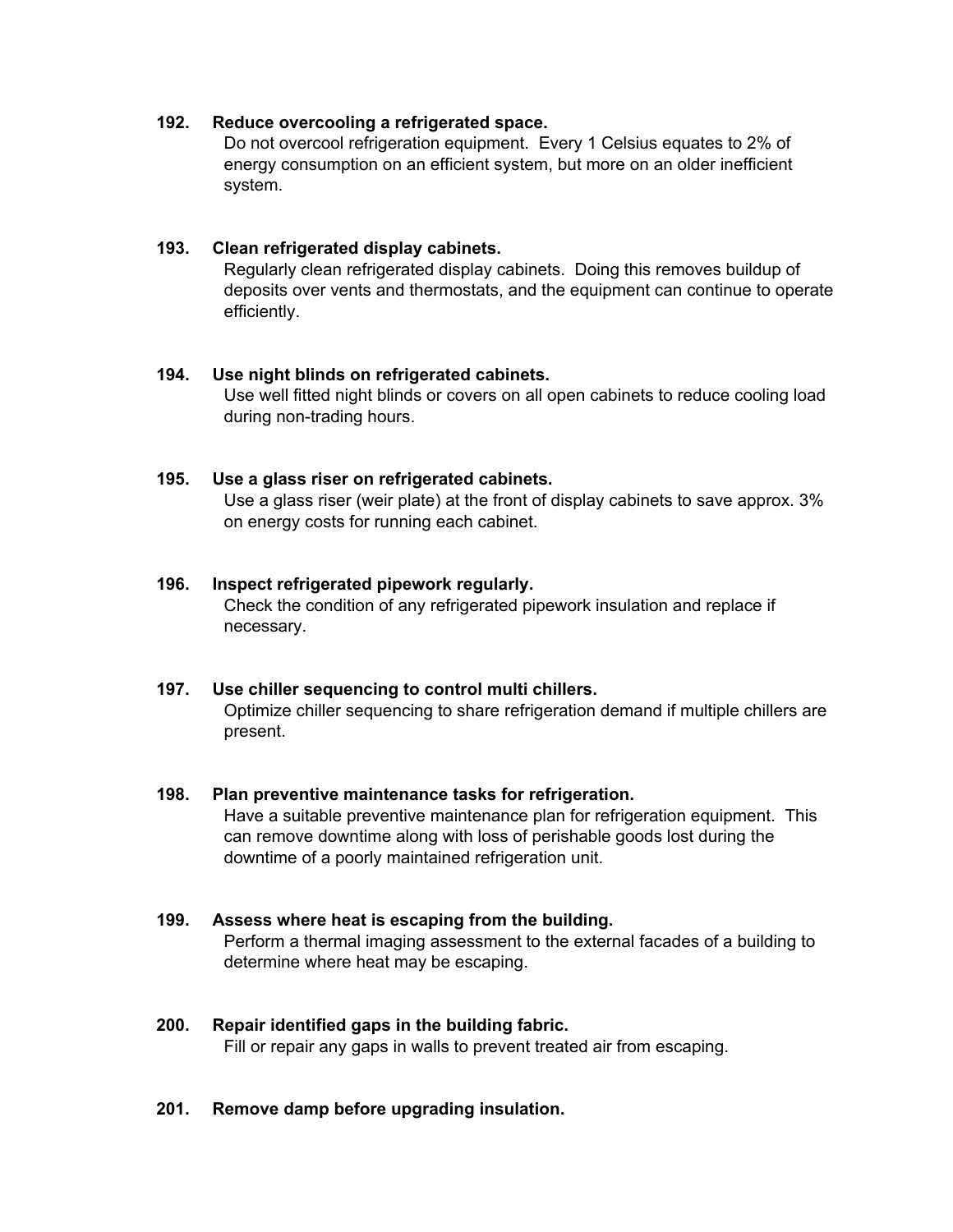Rectify any areas of dampness in the building before replacing affected insulation.

# **202. Use docking seals for unloading vehicles.**

Where vehicles are unloaded at bays within a building, use docking seals around the doors.

# **203. Replace compressed air tools with electric.**

Where compressed air tools are used, consider if electric tools can be used instead. Air tools cost 10 times as much in energy to run.

#### **204. Properly maintain compressed air equipment.**

Have an active preventive maintenance plan for compressed air tools and equipment.

#### **205. Repair airline leaks**

Repair any leaks in the airlines as soon as possible. Every bit of air that escapes from the airline has to be replaced by the compressor. If the air isn't used for its purpose, then it's a waste of energy.

#### 206. **Use the coldest air source possible for the compressor input.**

If positioned externally, position the air compressor to the north face of the area or building with shading to the south, east and west sides. Reducing the air input temperature by 6 Celsius can reduce energy consumption by 2%.

#### **207. Remove unused lines.**

Remove any old or unused air lines or outlets to reduce the volume of air required in the airline system.

# **208. Separate compressed air network into zones.**

Fit zone isolation valves to areas of the airline circuits to reduce the compressed air requirement. The longer the airline network, the larger the demand for compressed air to fill it.

# 209. **Combine demand for heat with other local properties.**

By grouping together with other local properties, you can achieve much greater efficiencies both in boiler efficiency and capital cost. By installing a centralized boiler plant and distributing metered heat to each property, each participant pays only for the heat used.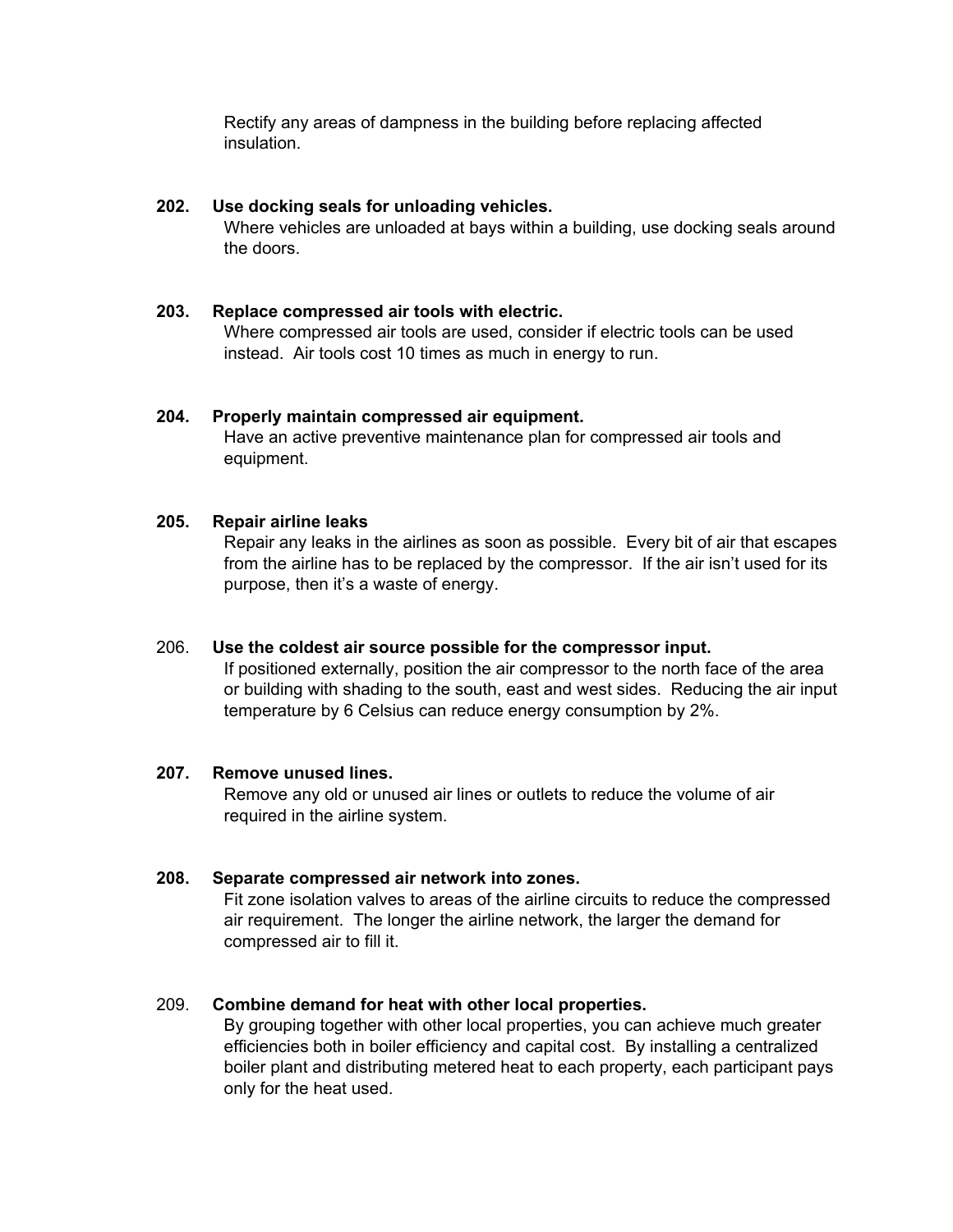# 210. **Group your energy management with other local businesses.**

By grouping together the energy management function, the process can be performed more efficiently, which saves money for all parties.

# 211. **Group your demand for sustainability with other local businesses.**

Every business needs to improve its sustainability practices. Working together with other local businesses reduces duplication, and costs in doing so can be divided across many businesses, while each still gains the benefit.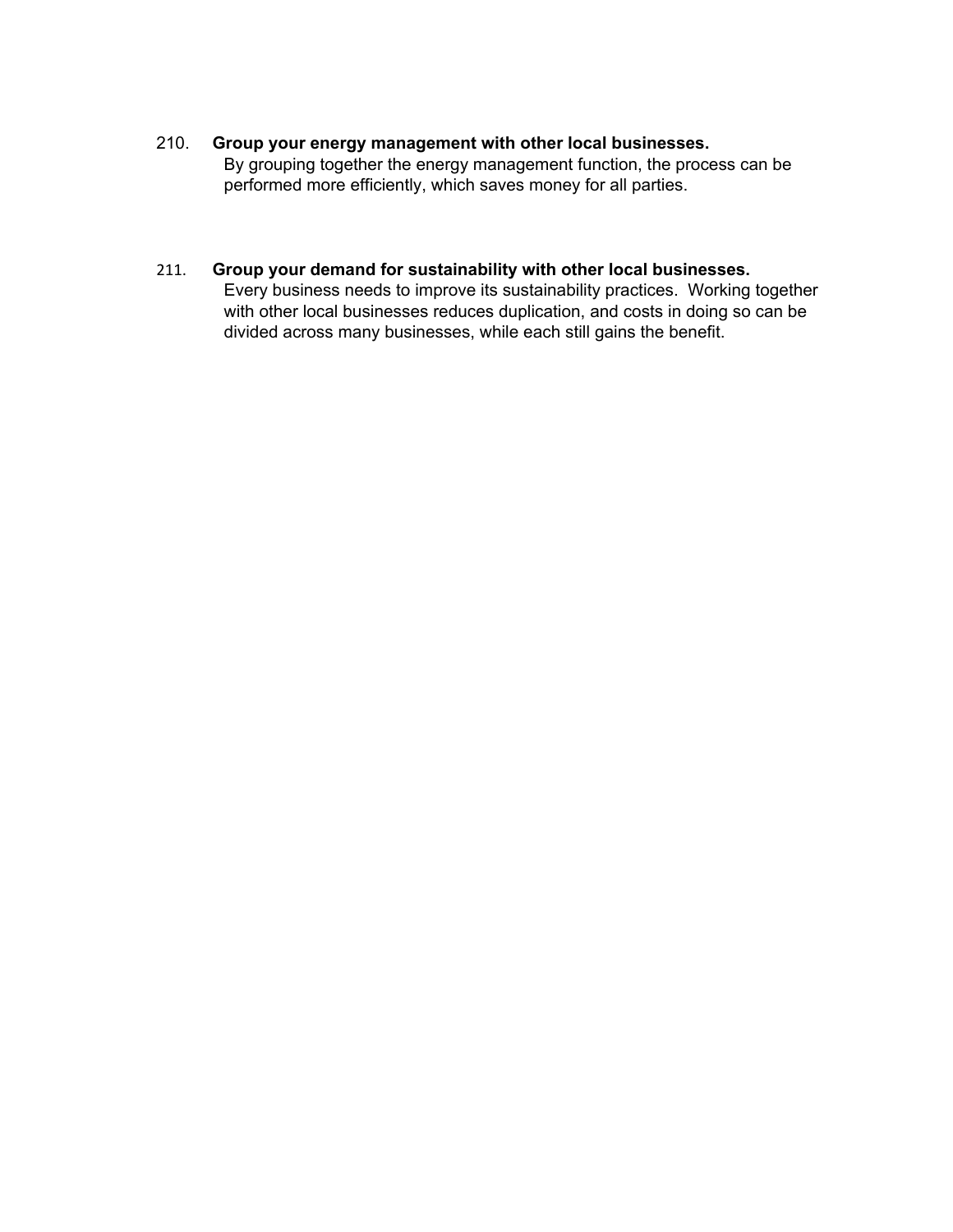# **Conclusion**

<span id="page-39-0"></span>It was our aim to give you an insight into how you could reduce the costs of operating your real estate. We do not expect that you'll be able to do most of this work yourself, and we encourage you to consult a professional with relevant experience to create a list of viable opportunities, along with any payback where an upfront investment is needed.

<span id="page-39-1"></span>It's also important to prioritize opportunities according to both budget, and also those opportunities with the greatest impact, or shortest payback period.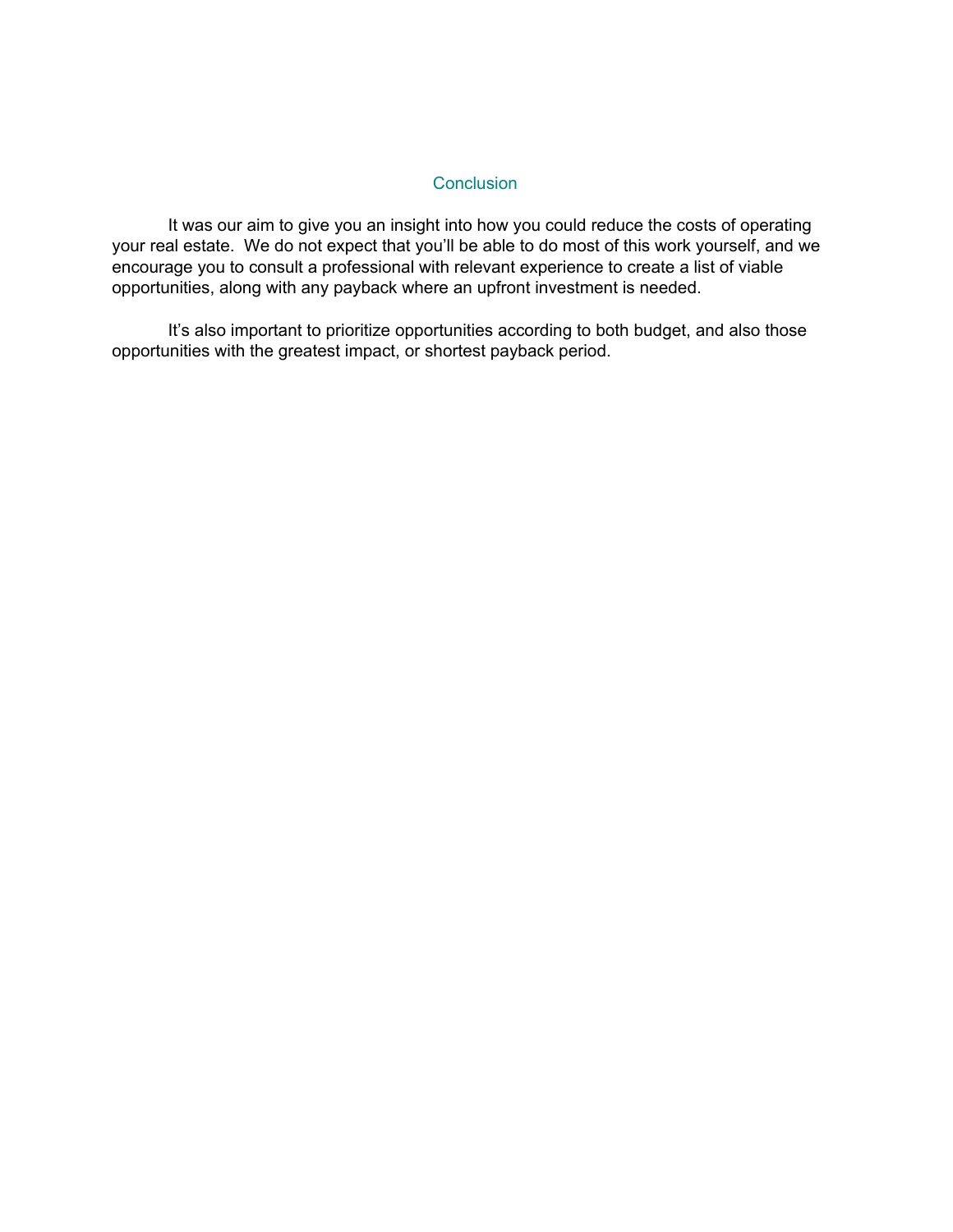# **Contact Information**

If you'd like personal assistance or support for your business, or perhaps have a business proposition, I'm very happy to hear from you.

There are numerous ways to reach me, but here are the main ones:

- Website: [www.waynefoxuk.com](http://www.waynefoxuk.com/)
- Email: [wayne.fox@cvigroup.co.uk](mailto:wayne.fox@cvigroup.co.uk)<br>● Linkedin: http://uk.linkedin.com/in/way
- <span id="page-40-0"></span><http://uk.linkedin.com/in/waynefoxuk/>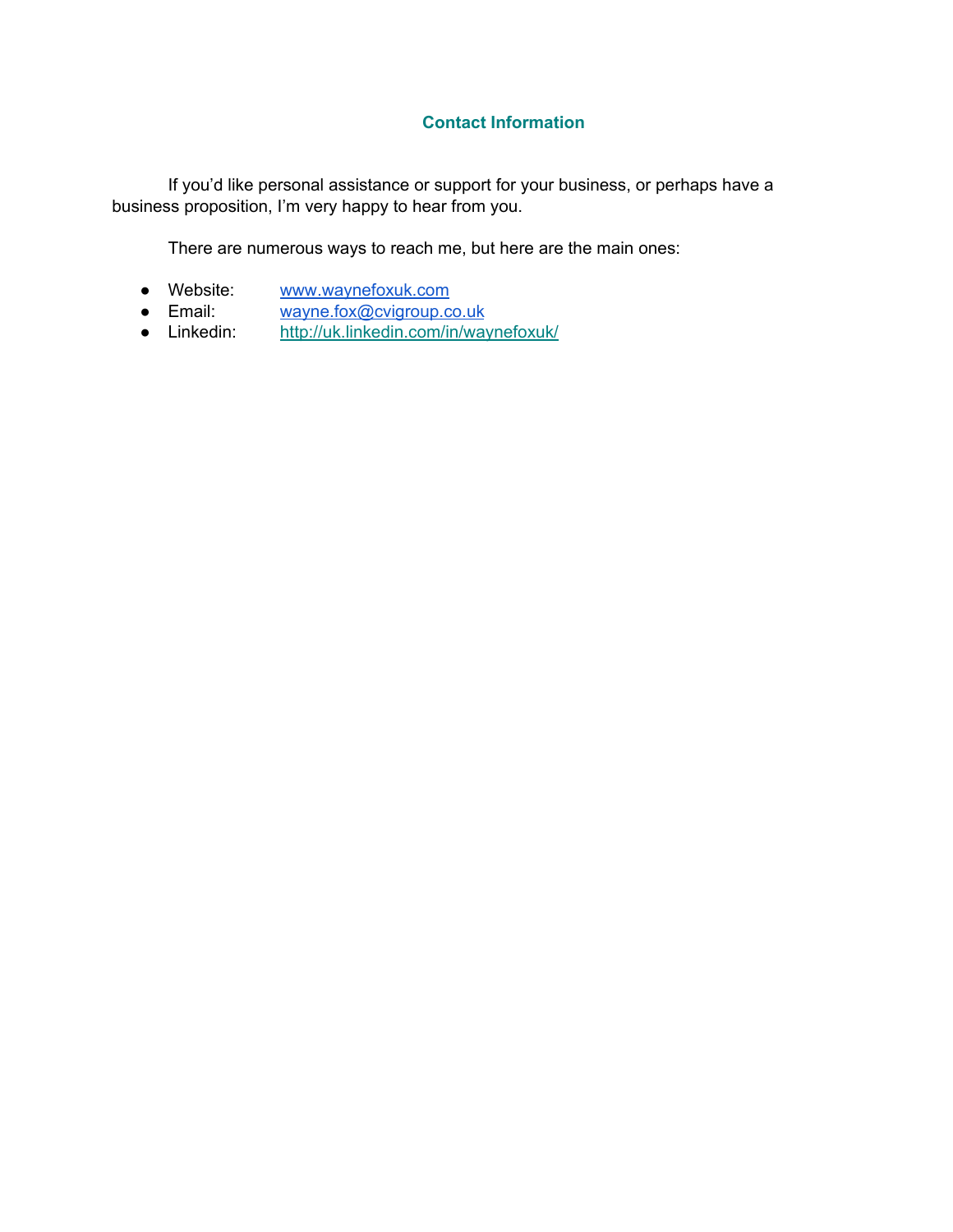#### **About the Author**

Wayne Fox is a UK-born entrepreneur, author, speaker and business mentor, using his experience on a daily basis to help people to empower themselves and achieve their dreams. He is a firm believer in taking action to make things happen.

Wayne's industry expertise spans Construction, Property, Tourism, IT, Financial Services, Renewable Energy, Facilities management, Fleet management, Business Process Outsourcing, Media and Franchising. He has built up a number of businesses to become leading 7 & 8 figure industry leaders.

<span id="page-41-0"></span>Having grown multiple businesses within the fields of Real Estate development, Facilities Management, and Energy, Wayne has used this experience to pass onto you through the pages of this book.